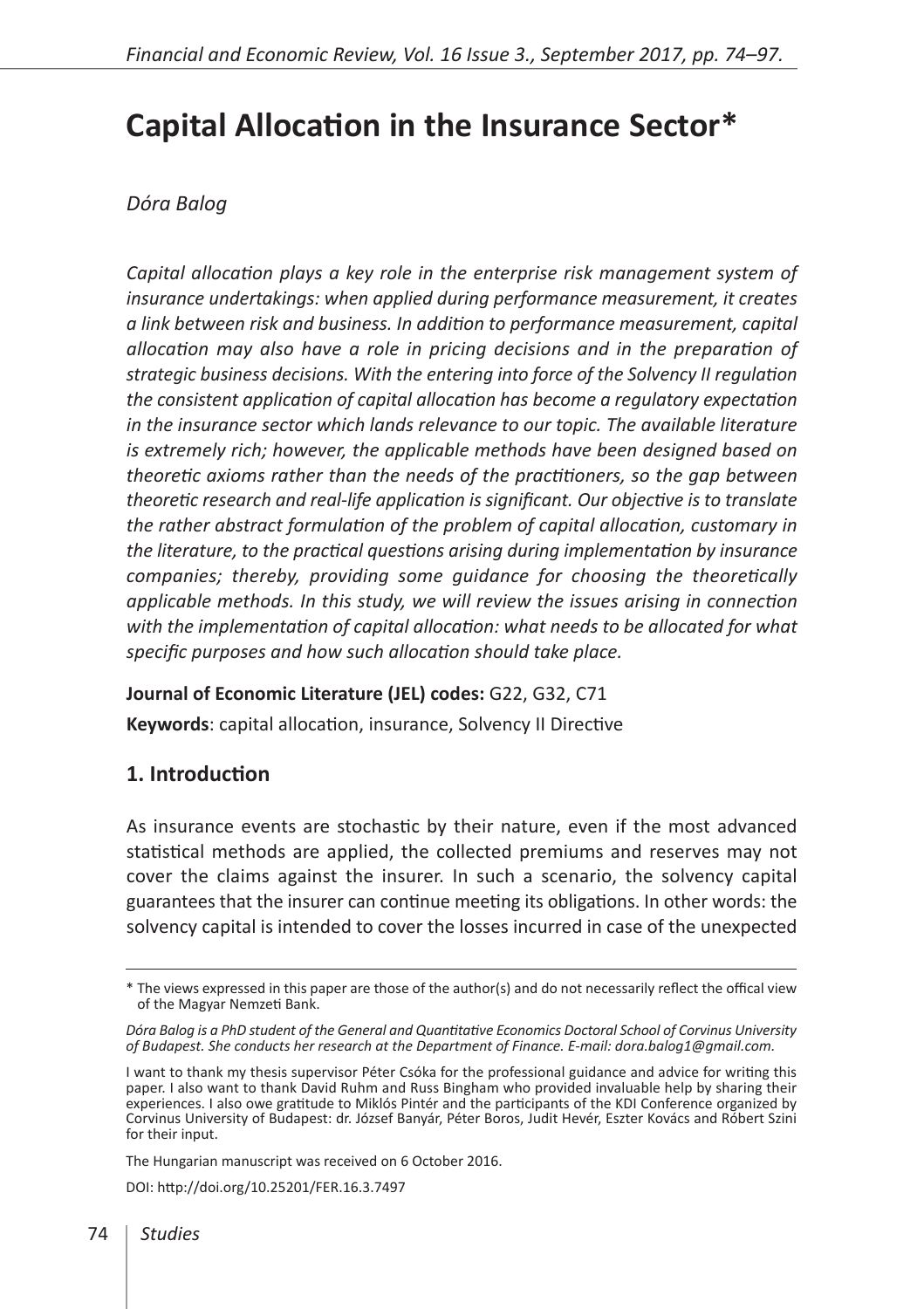unfavourable development of events. Although the solvency capital provides protection for the losses suffered by any business line, it is important to know for a number of reasons to what extent the various business lines contribute to the insurer's capital requirements. Keeping capital is costly, and the allocation of such cost is a rather relevant factor for evaluating the performance of business lines and various product portfolios, for product pricing and for certain strategic decisions (e.g. acquisitions, mergers, starting a new or terminating an existing business line). Insurance companies typically allocate their capital to business lines, subsidiaries, products or product groups, but allocation to various geographic regions or possibly even to distribution channels. This problem is not new but the entry into force of the Solvency II<sup>1</sup> Directive as of 1 January 2016 makes it especially relevant for insurance undertakings. The *first pillar* of the directive introduces new rules for capital and capital requirement calculations (causing a change in the volume of capital to be allocated). As part of the own risk and solvency assessment process (hereinafter ORSA) prescribed under the *second pillar*, the capital allocation process itself becomes subject to regulatory supervision (through the requirements pertaining to the integrated enterprise risk management system). Quoting the study of *Maume – Deschamps et al.* (*2016*): "The ORSA (Own Risk and Solvency Assessment) approach of the *second pillar* makes capital allocation an important exercise for all insurers [...]". Developing integrated enterprise risk management (ERM) systems<sup>2</sup> for insurers is a task of key relevance not only because of the Solvency II requirements. As McKinsey points out (*Bongiovanni et al. 2016*), insurers having a more advanced enterprise risk management system performed significantly better compared to their peers during the crisis (2008 and 2009). Having recognized that the insurers themselves started to deploy significant resources for developing their ERM systems. Capital allocation is an important component of these ERM systems, since through performance measurement the insurer compares the return (characterising the profitability of the business) realised by its different business lines (subsidiaries, portfolios) to the capital requirement allocated for the given unit (being a relevant risk indicator).

Literature on capital allocation is extremely wide-ranging; however, it mainly focuses on methodology issues of mostly theoretic nature: authors typically apply game theory (e.g. *Denault 2001; Csóka et al. 2009, Csóka and Pintér 2016*), option pricing (e.g. *Myers* – *Read 2001; Sherris 2006; Kim* – *Hardy 2007*) or other statistical approaches (e.g. *Kalkberener 2005; Homburg* – *Scherpereel 2008; Buch* – *Dorfleitner 2008*). By contrast, little reference is made to issues of practical application, as *Kim and Hardy* (*2007:23*) writes, "capital allocation methodology has mainly been developed based on a list of axioms rather than on motivation *and a little has been researched on how the given capital allocation can be used in light of its* 

<sup>&</sup>lt;sup>1</sup> Directive 2009/138/EC of the European Parliament and of the Council.

<sup>2</sup> See for instance *McKinsey&Company (2014*)*.*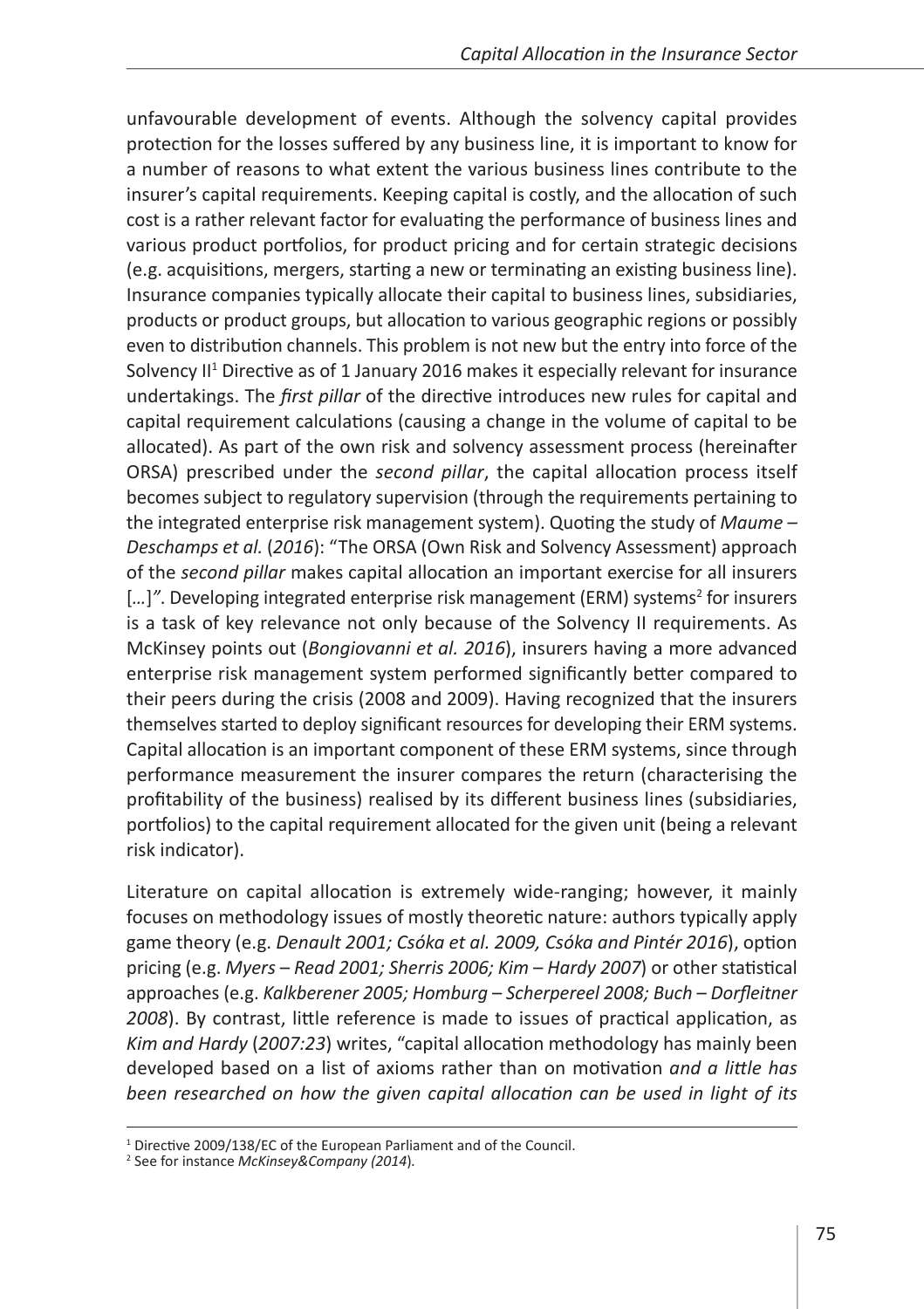*motivations."* The objective of our study is to reduce this gap: we want to give an overview of the topic from a pragmatic viewpoint, focusing on the insurance sector.

This study is composed of the following parts. In the second chapter, we provide a formal description of capital allocation, and in the following sections we will use the notations introduced here for discussing the various issues at hand. In the third chapter, we present the possible applications, that is, *why* capital allocation is *important* and *what* insurance companies use it for. In the fourth chapter, we define the possible capital concepts and we examine *what* exactly we distribute during capital allocation. In the fifth chapter, we discuss *how* the allocation should be performed: we list the various applicable methods and the properties we can expect from them. It is always up to the entity using the method to set the priorities in any given capital allocation situation among the many possible expectations, but the summary "map" we prepared as the aggregation of the criteria referred to in the literature (often under different names) may be helpful. Moreover, we define which methods/method types are the most suitable for the various applications. Chapter six concludes.

## **2. Description of capital allocation, notations**

Interpreted for insurers, the problem of capital allocation can be formulated as follows: an insurer is made up of a limited number of subunits (let's call them business lines, but they could also be portfolios or subsidiaries etc.). Let  $N = \{1, 2, ..., n\}$  denote the set of the lines of businesses. The returns of the various business lines are described by random variables on the  $(\Omega, M, P)$  probability field, where  $\Omega$  is the finite set of possible outcomes, M denotes the possible subsets of  $\Omega$ , while *P* is a probability distribution on  $(\Omega, M)$ . Let the set of probability variables interpreted on (Ω,Μ,Ρ) be *X* . Let *Xi* ∈*X* designate the net income (loss) realised by business line *i*, so  $\sum_{i=1}^{n} X_i = X_N$  is the insurer's net income. We measure risk by the  $\rho: X \to \mathbb{R}$  risk measure. The risk measure assigns a real number to the portfolio of a business line (or to a portfolio of a set of several business lines), representing the guarantee for absorbing unexpected losses (we usually call this capital). The application of coherent measures of risk is broadly accepted in the literature<sup>3</sup> (see for example *Csóka 2003*). Let's denote the capital allocation situation as follows:  $X_N^{\rho} = \left\{ N, \left\{ X_i \right\}_{i \in N}, \rho \right\}$ , and their sets as *RCAS<sub>N</sub>* ("risk capital allocation situation"), while the capital allocation method itself is the  $\varphi$ : *RCAS*<sub>N</sub>  $\rightarrow$   $\mathbb{R}^N$  function, which assigns one vector to every capital allocation situation, containing the capital allocated to each business line (a specific numeric example can be found in the article of *Balog et al. 2010, among others*) The purpose of our study is to translate the above defined methodological and theoretic problem to the issues arising

<sup>&</sup>lt;sup>3</sup> Coherent risk measures satisfy the conditions of monotonicity, subadditivity, positive homogeneity, and translation invariance.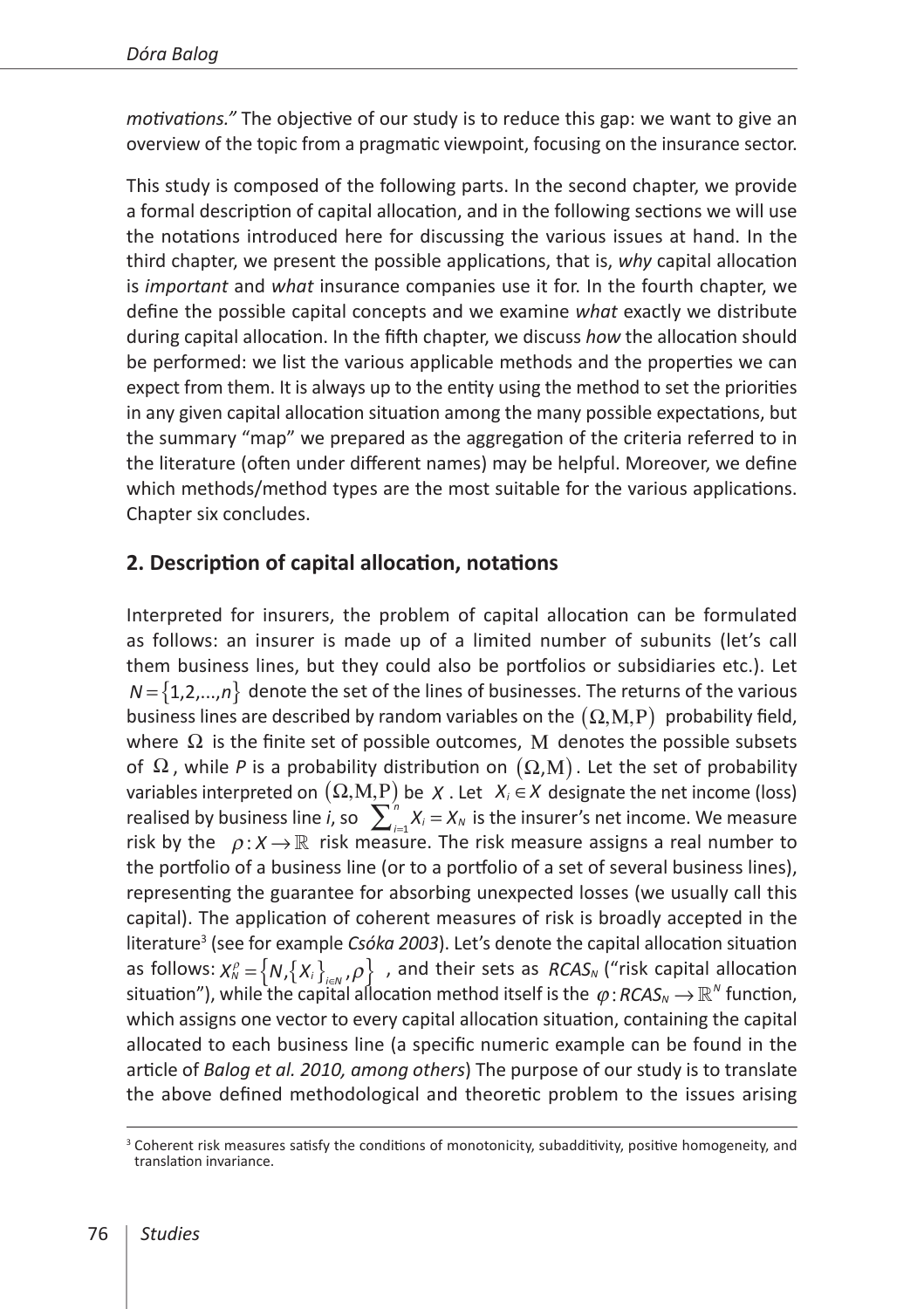during the day to day activity of insurance undertakings. In the next chapter, we will discuss the various aspects of the allocation problem with the help of the above described notations.

## **3. Applications of capital allocation**

There are many different application areas of capital allocation. It is used by banks, insurers, fund managers, and also in a number of other nonfinancial areas in the form of cost allocation. In our study, we only focus on the insurance sector; however, even within this sector, we can encounter diverse applications, as presented below.

#### **3.1. Performance measurement**

Performance measurement is undoubtedly the most important and the most widespread application of capital allocation. In this case the performance (return) achieved by the business line (or, for example, by the subsidiary) is measured in comparison to the capital tied up by them. The most frequently used indicator for evaluating risk-adjusted performance is RORAC (Return On Risk Adjusted Capital), which based on *Tasche* (*2008*) can be indicated as follows relating to the entire insurer:

$$
RORAC(X) = \frac{E(X_N)}{\rho(X_N)} = \frac{\sum_{i=1}^{n} E(X_i)}{\rho(X_N)}
$$

where, using the notations from *Chapter 2*, the  $X_1,...X_n$  random variables are the profits (losses) of each business line,  $\sum_{i=1}^{n} X_i = X_N$  is the profit/loss of the entire insurer; and  $\rho(X_N)$  is the insurer's capital requirement measured by risk measure  $\rho$ . The RORAC indicators of the various business lines are thus:

$$
RORAC(X_i|X) = \frac{E(X_i)}{\varphi_i(X_N^{\rho})}
$$

where  $\varphi_i(X_N^{\rho})$  stands for the capital allocated to business line *i*. Although the main concern of our study is the denominator of the above expression, we must note here that it is extremely important to proceed carefully when defining the contents of the numerator. The first important question is whether we apply the RORAC indicator *ex ante* or *ex post.* The *ex-ante* application is more typical in case of strategic decisions (e.g. to analyse the impact of a major transaction), while the *ex post* approach is generally used in connection with performance measurement when the numerator contains the actually realised return. When calculating the RORAC, insurers generally take into account their net income after taxes and loss write-offs (*Cummins 2000*).

The treatment of the return realised on investment funds derived from the different products also deserves attention when defining the profit. Namely, due to the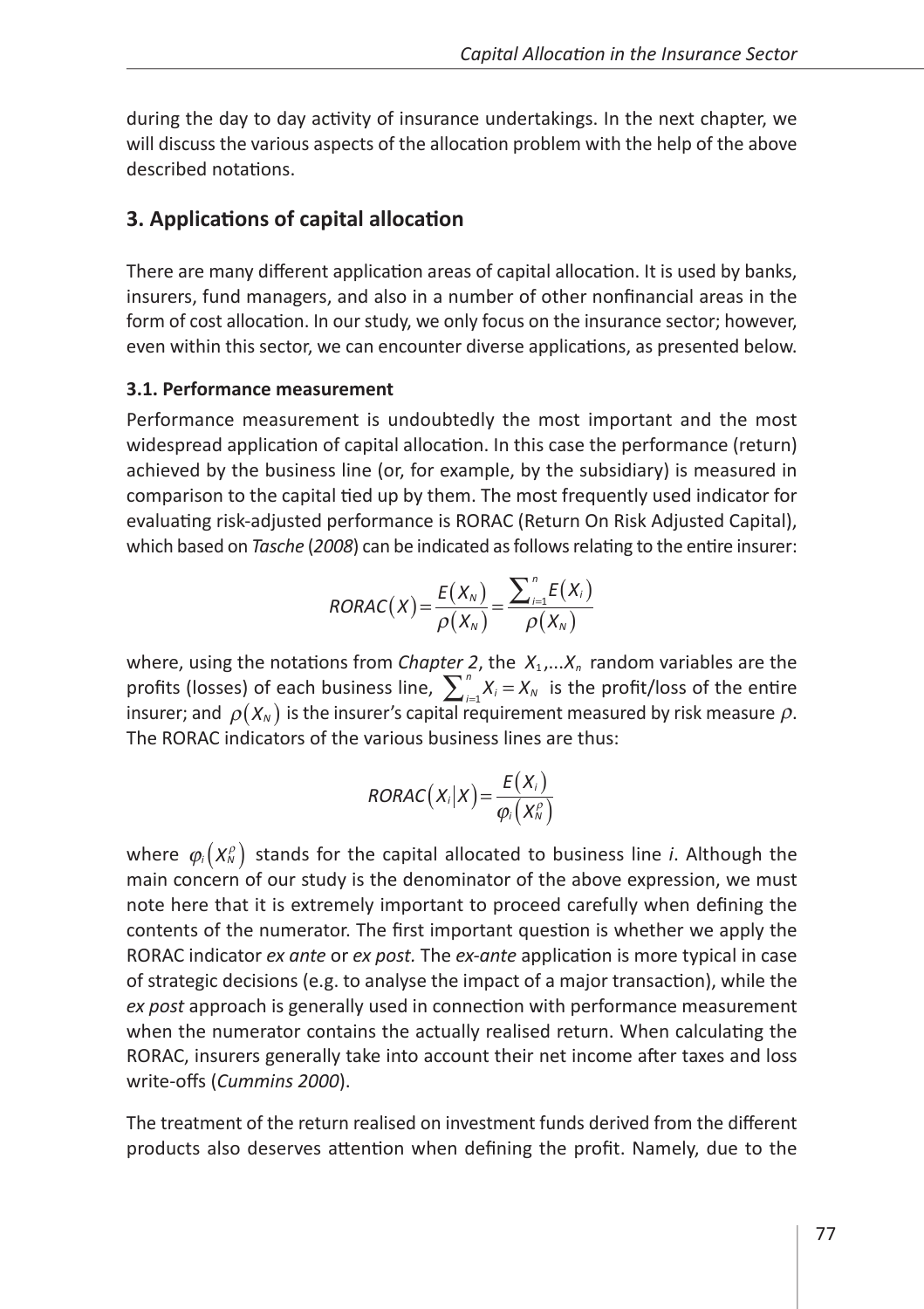nature of insurance business (collection of premiums, then the payment of claims at a future date), insurers generate a substantial amount of funds to invest; therefore, the proper recognition of the arising risk is rather important and also that we take into account the realised profit in a manner consistent with such investments. We can manage risks in two ways: we either distribute them among the various business lines in proportion to total assets (that is, e.g., we manage the risk of the investment funds derived from the premiums of life insurances together with the risks of life insurances), or we regard the investment division as a separate business line in the course of allocation. We need to consider the purpose of capital allocation when deciding which one of the two approaches should be used. In the course of performance measurement, it is logical to treat investments separately, because underwriting insurance risks and taking investment decisions are, in most cases, completely separated; according to the general practice of insurers, these two activities are handled separately. At the same time, it is also true that the funds to invest are generated by selling insurance products; thus, the insurer implicitly assumes that the business lines invest such funds into risk free investments in a maturity structure adjusted to the expected future cash flow (this would happen if no separate business line existed at the insurer) in performance measurement. And the profit realised on investments are recognized in such a way that only the profit (loss) realised on top of the risk-free return is "accounted" for the investment business line. *Bingham* (*2014*), for example, presents a performance measurement and capital allocation model operating on a similar principle at an American insurer.

Pricing is an exception to the above practice. Namely, if we recognize the profit on investments under insurance products, this is equivalent to the reduction of the product's price in the course of pricing and insurers often act this way on very competitive markets.

## **3.2. Strategic decisions**

The application of capital allocation methods in the course of strategic decision making assumes an advanced enterprise risk management practice. Capital allocation techniques may also be applied in the course of evaluating planned acquisitions and mergers and decisions concerning the launching of new business lines or the development or termination of existing ones.

Assessing the change in capital requirements is a key component of the preliminary assessment of any transaction. With the help of capital allocation, we can estimate not only the change in capital requirement on the level of the entire insurance undertaking, but also how the contribution of each existing business line to the total risk of the insurer changes. This is a very relevant information because even substantial changes may occur in the measured profitability of the business lines.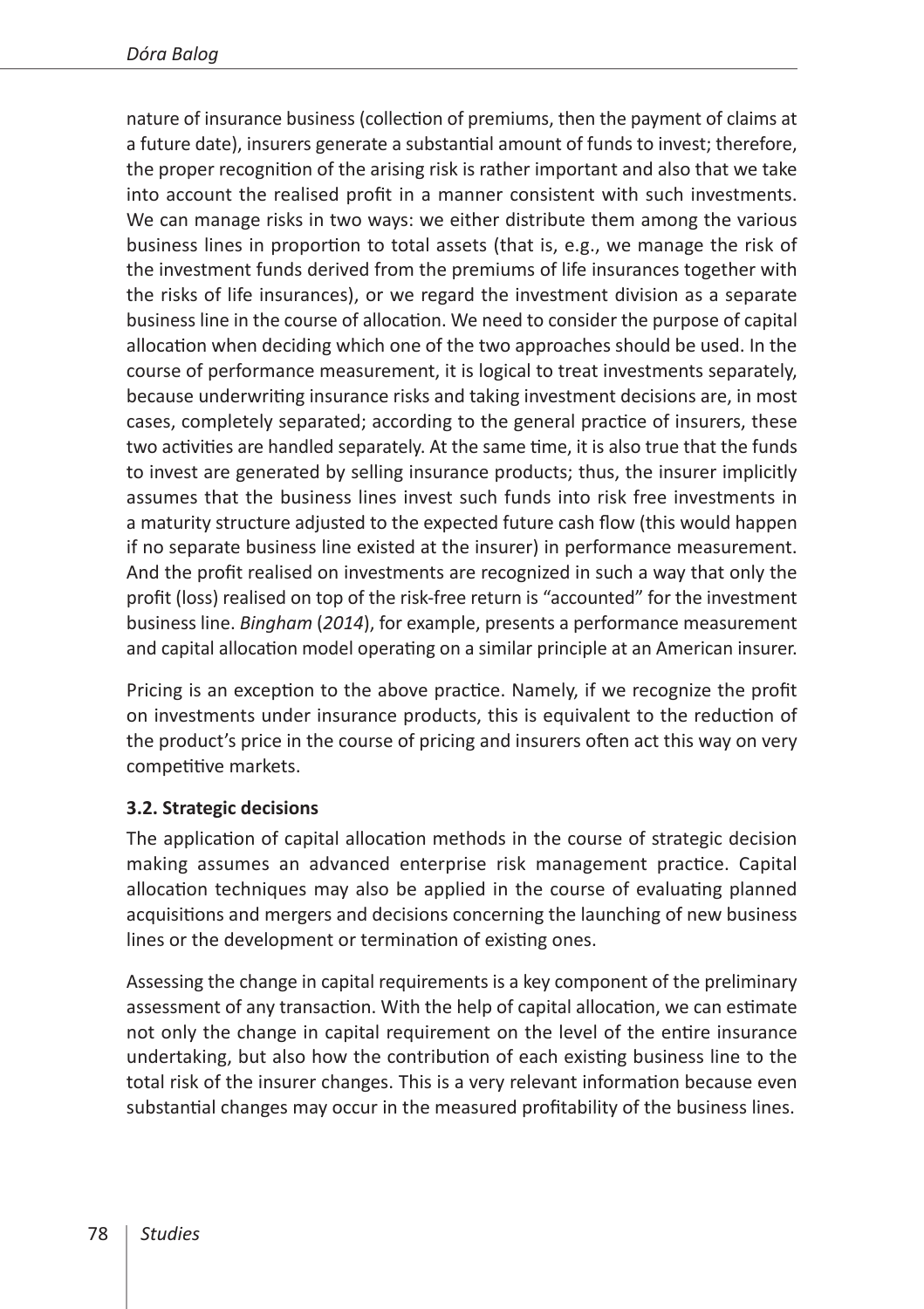Risk adjusted profit (see in the previous subchapter) is also an important input in the course of strategic planning, since it is the basis for deciding which business line's development increases the value of the company the most and which one should be shed (see for example *Venter 2004*). When capital allocation is intended to support strategic decisions, the applied methodology is very much similar to the one used for performance measurement, however, such measurement takes place using expected profitability and risk indicators instead of historic ones.

#### **3.3. Pricing**

The third important application area for insurers is pricing. According to *Venter*  (*2009*), insurance professionals accept the traditional (CAPM) pricing model to a lesser extent than representatives of other financial institutions, due to the fat tail loss distribution approach primarily characterising the life insurance business line, which cannot be properly modelled using the first and second momentum. Consequently, insurers have the need for pricing models that are based on capital allocation methods. The survey on economic capital prepared by *Mueller et al.*  (2004) under the auspices of the Society of Actuaries<sup>4</sup> also shows that a large part of insurance undertakings use the allocated economic capital for product pricing. As a general approach, the price (the premium) of an insurance product results from the following factors (*Werner* – *Modlin 2016:5*):

Premium = Receivables from contracts + Costs related to payments + Contracting expenses + Profit

In the above expression, in the optimal case, the profit should cover the expected return on capital: the higher the capital need of a product is, the more profit is expected from it. The capital need of each product can again be defined using capital allocation methods. Although in principle it would be possible to allocate capital directly for products, but in practice this is way too complicated, and the necessary data are not available either on product level. For this reason, when actually defining the capital cost of a given product, the capital allocated to a given business line is typically distributed to the products with the help of some linear approach. Therefore, the profit factor featured in the price of a product can be expressed as  $(HR - r) \cdot \varphi_i(X_N^{\rho})$ , where *HR* is the expected return on capital ("hurdle rate"), *r* is the risk-free return (return realised on the assets ensuring the capital), and  $\varphi_i(X_N^{\rho})$  represents the capital allocated to the given product.

However, there is no consensus whether the cost of capital should be built into the product price in such a way. Namely, in another approach, capital cannot play a role in pricing as pricing must be based only on the distribution of the insured risk. Based on this argumentation, thanks to the stringent capital regulations for

<sup>4</sup> Society of Actuaries.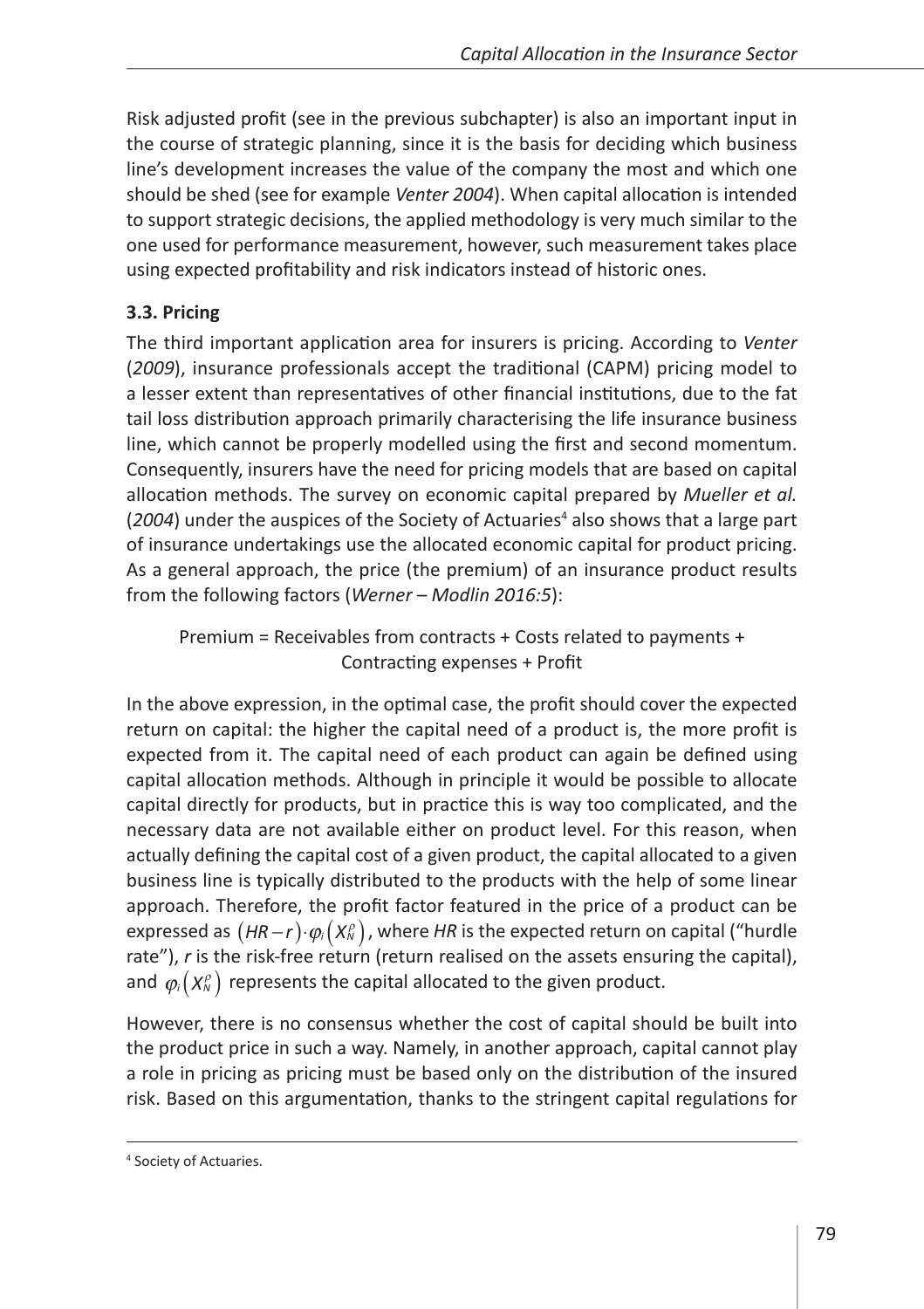insurance undertakings, having excess capital over the required level no longer has additional value, as insured parties will not pay more for the same insurance policy based on the solvency of the party providing the insurance. (However, this, does not mean that capital allocation methods are not needed, as even they are not used for pricing, defining the allocated capital in the course of evaluating the performance of business lines is nonetheless needed: the most relevant information for management is the return realised on the invested equity.)

# **4. Concept of capital in the literature**

As a first step to capital allocation, we need to clarify what exactly we want to allocate, that is, what we mean by the insurer's capital. Although this question may seem trivial, we encounter a great deal of capital concepts either in the literature or when analysing the balance sheets of insurers (regulatory capital requirement, economic capital requirement, various accounting categories). Most studies discussing capital allocation treat the definition of capital with extreme simplification (which is, of course, understandable as methods can be applied for many problems, each of which have a different definition of capital or the risk to be allocated; just as for banks and insurers the terminology and the contents are also different).

As the first step (as proposed by *Farr et al. 2008*), we must differentiate the concepts of *capital requirement* (a theoretic capital requirement quantified by some risk measurement method) and *available capital*. Available capital is an accounting category which, with some level of simplification, can be simply read from the insurer's balance sheet as the difference of assets and liabilities. *Albrecht* (*2006*) uses the also suggestive "physical capital" designation. Required capital should be broken down to at least two additional groups, as also proposed by the "Specialty Guide on Economic Capital" by the Society of Actuaries (*Mueller et al. 2004*): to *regulatory capital requirement* and *economic capital requirement*<sup>5</sup> . In case of solvent financial enterprises, the level of available capital exceeds both the value of the regulatory capital requirement and the economic capital requirement, while there is no generally valid relation between the levels of the latter two.

## **4.1. Regulatory capital requirement – Solvency II**

By regulatory capital requirement we mean the compulsory minimum capital requirement prescribed by the regulator – in the European Economic Area this means the capital requirement as per Solvency II. Below we will shortly present the requirements of the directive introduced in January 2016, which are of major relevance for the players of the European insurance sector.

<sup>&</sup>lt;sup>5</sup> In practice, the regulatory capital requirement and the economic capital requirement is typically simply referred to as regulatory or economic capital, but to avoid misunderstanding, we will not use the abbreviated form.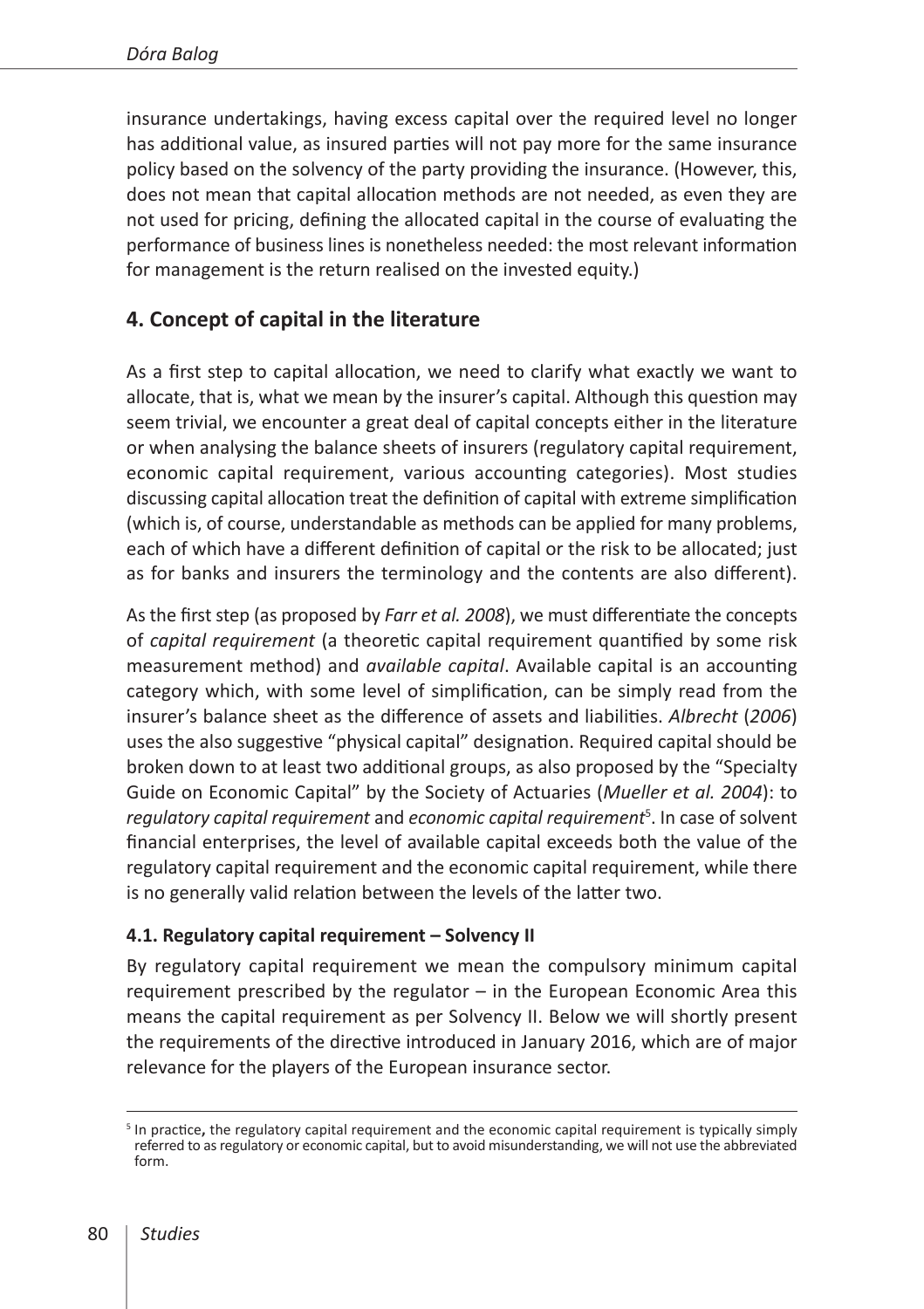Similarly to Basel II (and since then Basel III) pertaining to banks, Solvency II is built on *three pillars.* The *first pillar* covers quantitative requirements: the methodology for the required capital calculation and the evaluation rules of certain balance sheet items. For calculating their capital requirements, insurers may decide to apply either the standard method or a partially or fully internal model, the application of the latter two being subject to preliminary supervisory authorization. Whether computed with an internal model or with the standard method, the capital requirement as per Solvency II (SCR – Solvency Capital Requirement) corresponds to a value at risk (VaR) calculated with a 99.5 per cent significance level and a 12-month time horizon (that is, the level of loss which is expected to be exceeded only once every 200 years). Capital requirement calculation in a VaR sense is a significant progress compared to the much less risk sensitive, ratio-based capital calculation practice under Solvency I. Another relevant difference is that the new directive prescribes evaluation based on market prices instead of the previous, book value based evaluation (as per the evaluation standards applied in the given country). The difference between the old and new approaches are demonstrated by the following figure:



The *second pillar* supplements the quantitative requirements of pillar one by qualitative requirements. Besides the outline of the supervisory review procedure, the second pillar contains the requirements pertaining to the company's internal governance and risk management system and its internal capital calculation. Pursuant to the requirements pertaining to the risk management system, risk

<sup>6</sup> According to Article 77 of the Directive "The risk margin shall be such as to ensure that the value of the technical provisions is equivalent to the amount that insurance and reinsurance undertakings would be expected to require in order to take over and meet the insurance and reinsurance obligations".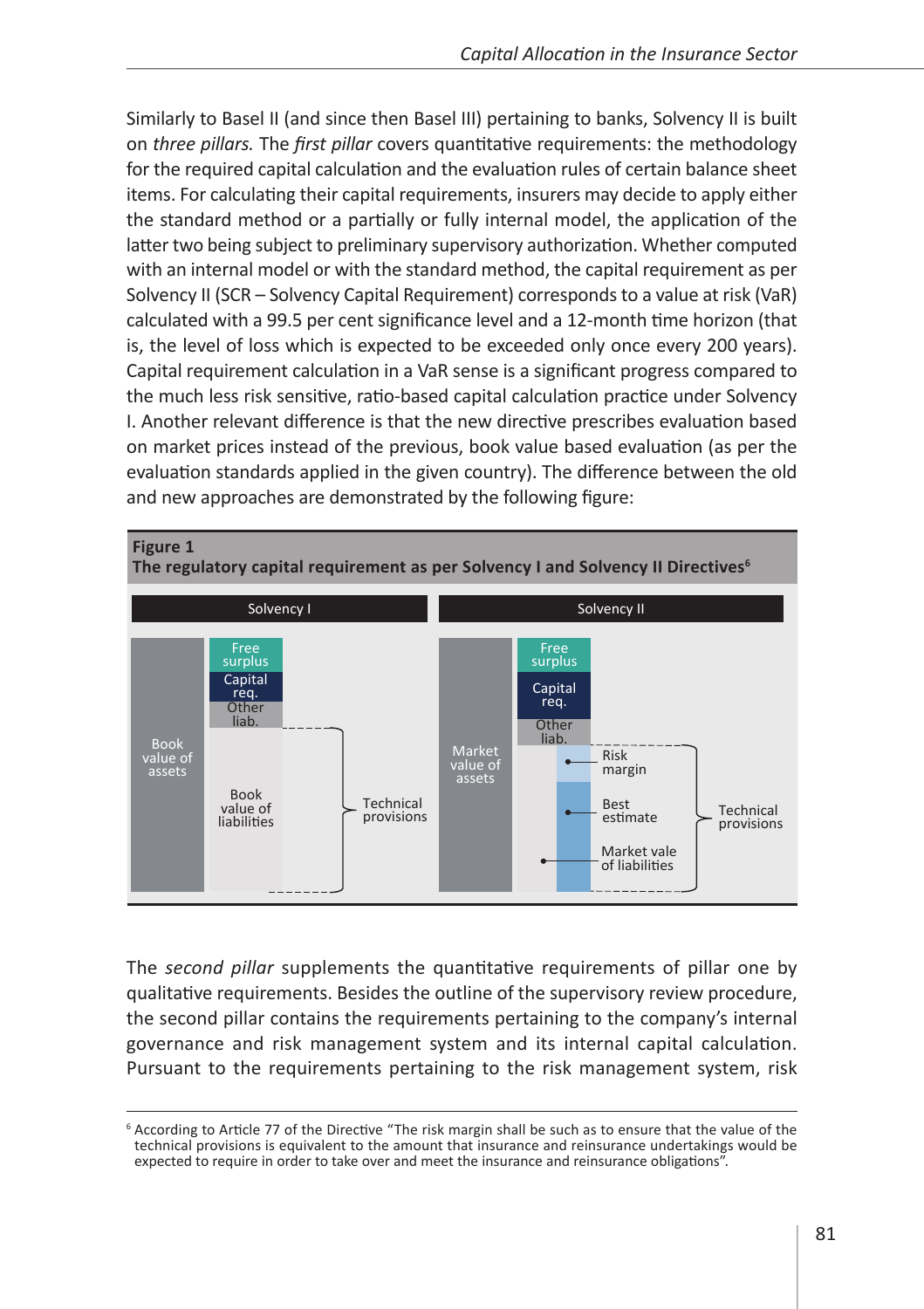management function must be an integral part of the company<sup>7</sup>. Having a well embedded enterprise risk management (ERM) system into the companies' daily operation was already part of best practices in the insurance sector, but it only became a regulatory requirement under Solvency II. Among the requirements pertaining to risk management, the directive also expects the existence of a function and processes (policies and procedures) for the identification, measurement and management of the relevant risks as well as the related reporting procedure.

The ORSA process is an important component of the second pillar, which is the equivalent of the banks' ICAAP<sup>8</sup> for the insurance sector. The ORSA process covers the internal (economic) capital requirement calculation (which although it is controlled by the regulator, it does not have an actual capital generation requirement on theoretic level), hence economic capital requirement calculation also becomes subject to supervisory control under Solvency II. In addition to capital modelling, the second pillar also places much emphasis on the related organizational framework and processes: ORSA also ensures the existence of risk-management processes integrated into business decisions.9 Capital allocation becomes a key factor at this point, as it is one of the most important tools of the internal capital requirement calculation applied in the course of business and strategic decisions (for example, it links the business line's return with its risk, i.e. the capital allocated to it through performance measurement). For the sake of accuracy, let us note here that the directive mentions the capital allocation process explicitly $10$  only in respect of the companies using the partial or full internal model under the first pillar, but it follows logically that the existence of such capital allocation process is required in other cases as well (that is, when applying the standard method).

The *third pillar* of the Directive contains the reporting and disclosure obligations.

#### **4.2. Economic capital requirement**

*Economic capital requirement* means the capital requirement calculated based on the company's internal risk assessment. The objective of the economic capital requirement calculation is to assess and quantify as accurately as possible the insurer's risks. Modelling the economic capital requirement is part of the insurance company's internal risk assessment process and the company uses its result in its enterprise management system.

<sup>7</sup> According to Article 44 of the Directive "That risk-management system shall be effective and well integrated into the organisational structure and in the decision-making processes of the insurance or reinsurance undertaking."

<sup>8</sup> Internal Capital Adequacy Assessment Process.

<sup>9</sup> According to Article 45 (4) of the Directive "The own-risk and solvency assessment shall be an integral part of the business strategy and shall be taken into account on an ongoing basis in the strategic decisions of the undertaking." <sup>10</sup> Article 120.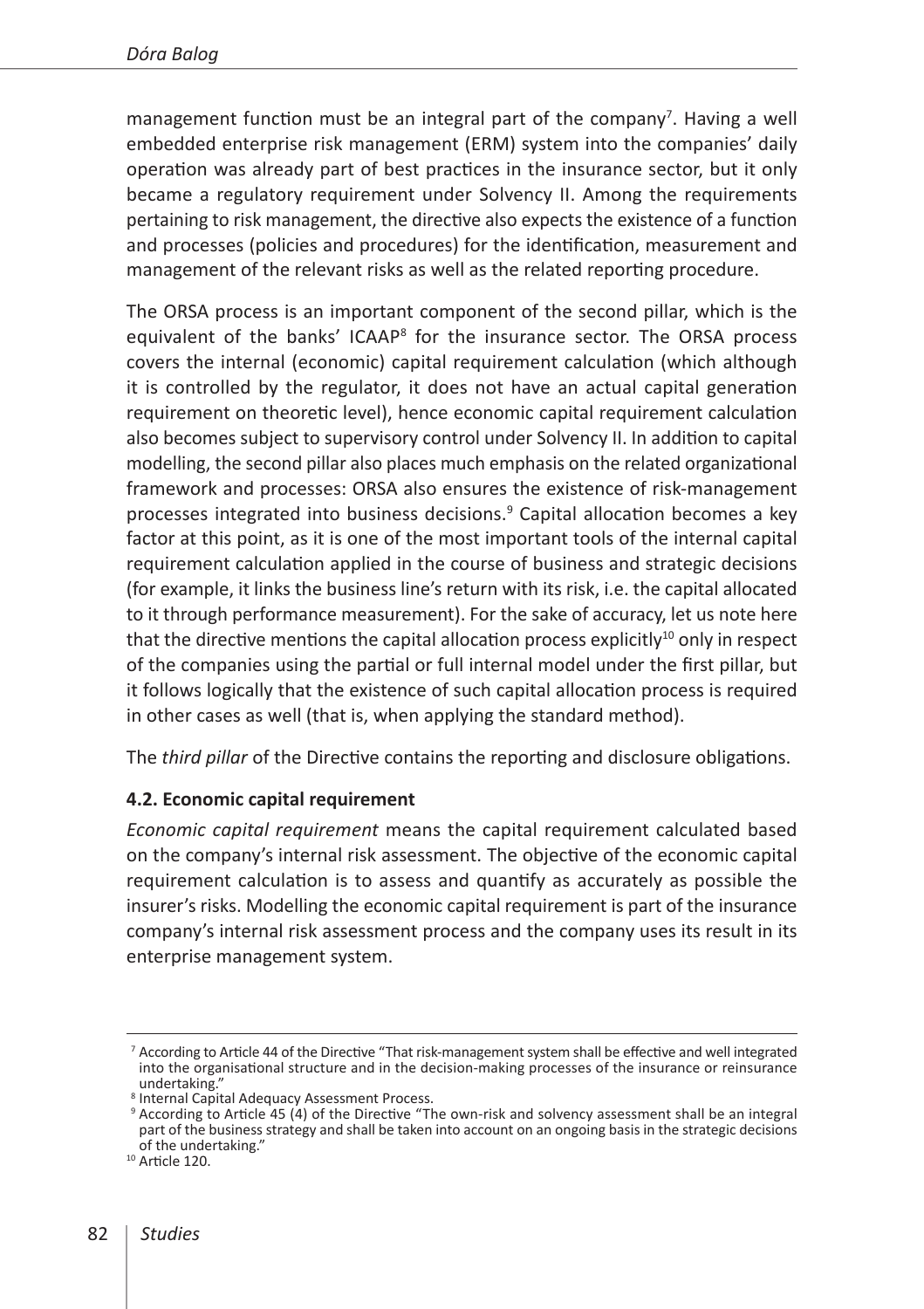*Sandström* (*2011:68*) provides the following definition*: "economic capital*  [*requirement*]*, is defined as the company's own amount of capital needed to meet future obligations arising from the existing business with a high degree of certainty over a defined time horizon and to maintain its external credit rating".*

According to *Mueller et al.* (*2004*) although economic capital requirement can be defined in many different ways, common in all of these definitions is that it expresses the volume of capital necessary to cover the losses suffered by the insurer over a given period of time in case of an unfavourable evolution of events, with a predefined risk tolerance threshold (confidence level).

For us this capital concept is the most relevant of all, as this is the one resulting from the measurement of the insurer's (or any other entity's, portfolio's) riskiness; i.e., in practice it is the economic capital requirement that we quantify using a selected risk measure.

Comparing the concepts of economic and regulatory capital requirement, we can see that internal capital requirement calculated under the second pillar of the Directive can also be regarded as economic capital requirement. Previously economic and regulatory capital requirements (calculated under the first pillar) could have been substantially different due to the standardised and less risk sensitive nature of the regulatory approach; whereas today such difference has been substantially reduced (or even disappeared if the insurer uses its own internal model under Pillar 1) due to the more risk sensitive approach of Pillar 1. This is clearly demonstrated by the fact that the Directive defines capital requirement as per the standard method as a risk indicator equivalent to the 99.5 per cent VaR.

## **4.3. Comparing capital concepts**

In order to apply the methods proposed in the literature, first we have to match the capital concepts used in the literature and in practice. Part of the studies discussing capital allocation from a theoretic perspective typically view capital allocation as the formal problem defined in Chapter 2, i.e. it interprets the capital as a risk (ρ(*X*)) quantified using some risk measure. *Tasche* (*2008*)*, Dhaene et al.*  (*2012*)*, Assa* (*2016*)*,* or *Balog et al.* (*2017*)*,* among others follow this approach. This corresponds to the concept of required capital, as this is the amount of capital that must (should) be available based on the assessment of the firm's risks. It is obvious already at this point that the applied terminology is far from being standard, namely, capital defined in such a way is typically referred to in the literature (e.g. *Tasche 2008*) as economic capital. This is because previously only the economic capital requirement complied with the  $\rho(X)$  expression in practice, reflecting the actual measurable risks of the portfolio concerned. However, as the result of substantial development of the regulation, today regulatory capital requirement is also defined in this approach, at least for the purposes of Solvency II.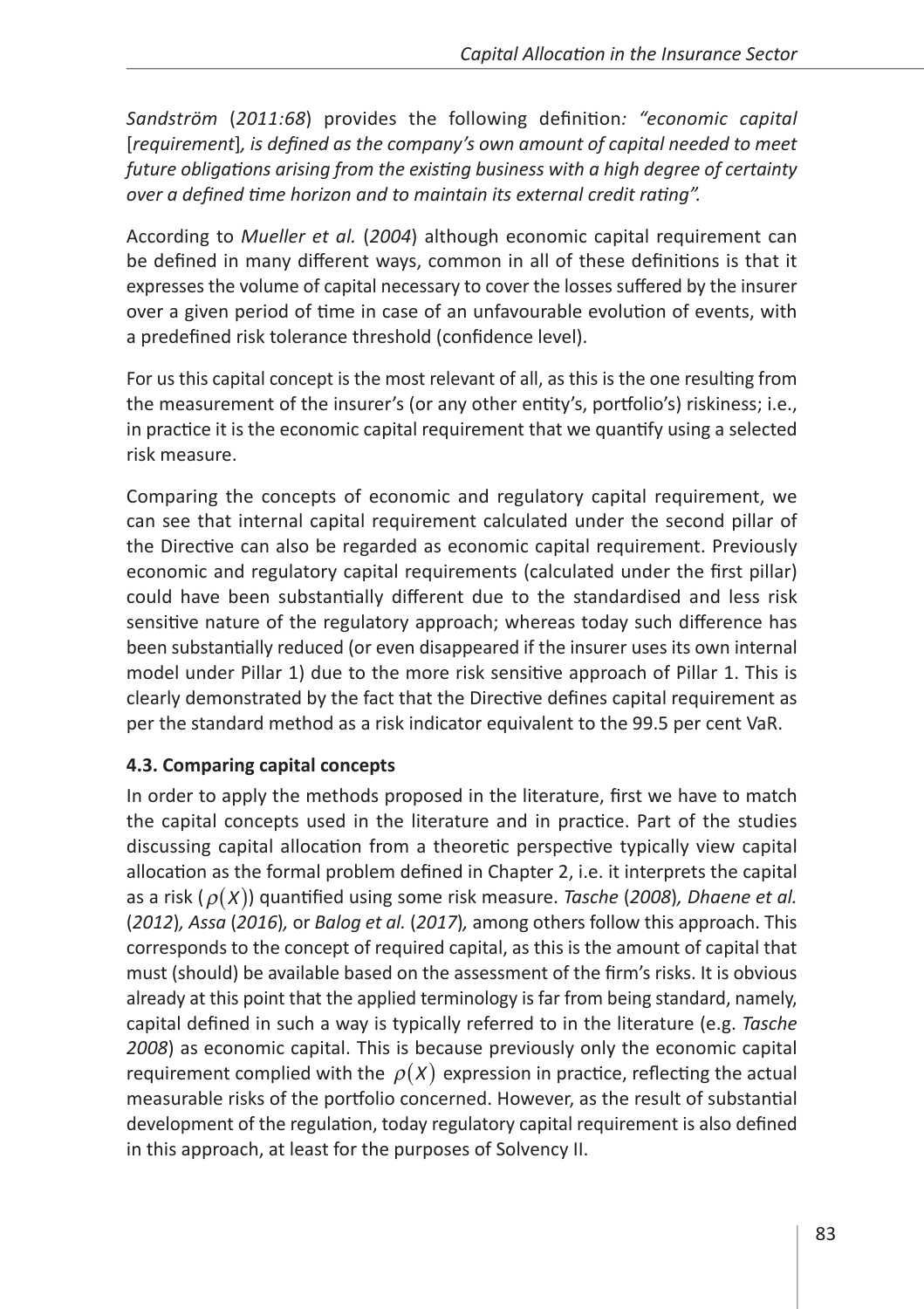Studies working with option pricing apply a different approach (*Myers* – *Read 2001; Sherris 2006; Kim* – *Hardy 2007*)*,* which considers capital as the difference between the value of assets and the present value of expected future claims based, as presented by the following schematic balance sheet.



Using the notion "surplus" is common in this approach. The value of surplus is defined based on the accounting equation:  $S = PV(A) - PV(L)$ , where  $PV(A)$ represents the present value of assets and  $PV(L)$  denotes the present value of expected future claims. However, it is important to keep in mind that on the left side assets are shown at market value, that is PV(A) already takes into account the probability of the insurer's bankruptcy, but PV(L) does not calculate with such event. Namely, because of its limited liability, the insurer indeed has a put option referred to by the literature as default option $11$  (D). If the value of the insurer's liabilities exceeds the value of its assets at the end of the considered period (*L > A*) it only has to pay A, so the value of the option is  $D = PV(max(0;L - A))$ . We obtain the equity value (E) in the model if we take into account the value of the default option also in the evaluation of liabilities, that is

$$
E = PV(A) - (PV(L) - D) = S + D
$$

Thus, the above-mentioned surplus (S) is an input variable for calculating the equity  $(E).^{12}$ 

It is very important to note that the above interpretation of surplus is not the same as the surplus capital defined by the Solvency II Directive (see *Figure 1*)*.* Looking back at Figure 1 the market value of liabilities, *PV*(*L*)−*D* in the *Myers and Read*  (*2001*) approach corresponds to the technical provision (best estimate plus risk margin) in the figure. While equity value (E) is the sum of the SCR and the surplus capital shown in the figure. The concern with the *Myers and Read* (*2001*) approach is that in this interpretation capital is merely an accounting category derived from the accounting equation, which has little to do in itself with the company's risk profile.

<sup>&</sup>lt;sup>11</sup> Use of the term "solvency exchange option" is also common.<br><sup>12</sup> Butsic (1994) does not distinguish at all the surplus capital used by *Myers and Read (2001*) and the insurer's equity.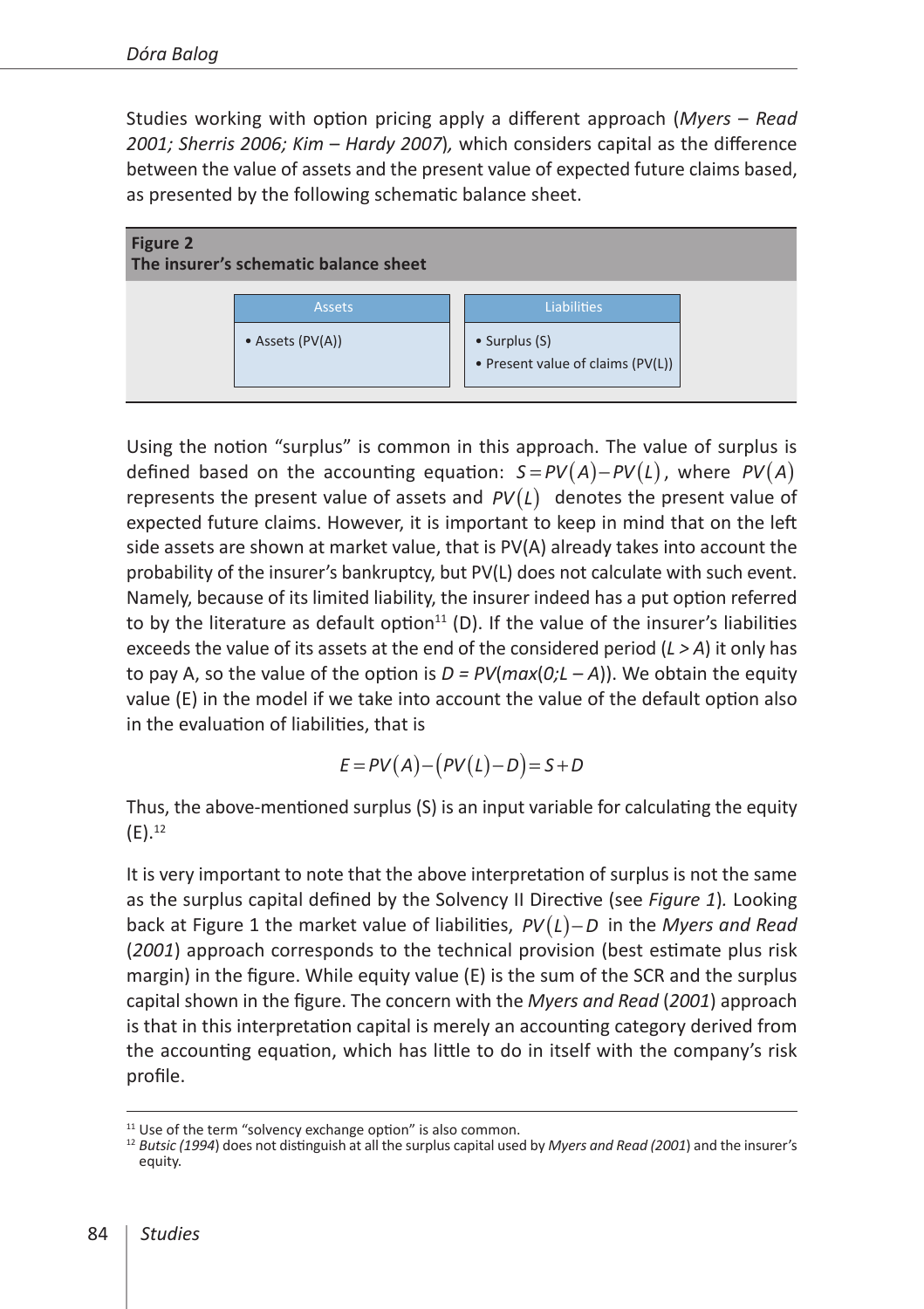#### **4.4. What should be allocated?**

This is the only question concerning capital allocation to which straightforward answer can be given: it is always recommended to allocate the economic capital requirement. As also noted by *Vrieze and Brehm* (*2003*) in their analysis of the practical implementation possibilities of *Myers and Read*'s model (*2001*): economic capital requirement characterises the actual risk profile of the given institution; therefore, it is advisable to examine the allocation on this entity mutatis mutandis – consistently with those authors who define the capital to be allocated as  $\rho(X)$ .

In the course of performance measurement insurers used to base their calculations on regulatory capital requirement, but the use of the economic capital requirement is increasingly spreading (*Mueller et al. 2004*)*.* This is useful not only because the economic capital requirement gives a more accurate picture of the actual risks taken by companies than the regulatory capital requirement $^{13}$  but also because in the case of insurers present in several countries, the difference of regulatory capital requirements country by country may be an issue. Focusing on performance measurement, *Albrecht14* (*2006*) provides detailed guidance on the capital types proposed to be applied and the adjustments to be done. For the sake of a more accurate risk assessment and also in view of the possible deviation of the regulatory capital requirements, it is advisable to use the economic and not the regulatory capital requirement for both pricing and individual performance measurement purposes.

## **5. Selection of the allocation method**

The most important question in relation to capital allocation is probably the selection of the adequate allocation method. Several methods defined in different conceptual frameworks, having different properties can be found in the literature and it might be seriously challenging for practitioners to select the adequate method. This exercise is made even more difficult by the fact that authors often refer to the same characteristic under different names. To facilitate the practitioners' selection, we have collected the mathematical properties that can be expected from the available allocation methods (see *Annex 1*) and have summarised how these attributes – referred to by the different names of the various studies – can be matched (*Annex 2*).

Although a large number of possible methods exist for allocating risk capital, there is no general best practice solution. This is partly attributable to the impossibility

<sup>&</sup>lt;sup>13</sup> Except if the two coincide.<br><sup>14</sup> Albrecht (2006) refers to the regulatory capital requirement as external risk-based capital and the capital requirement calculated based on an internal model as virtual risk-based capital; he suggests the application of a modified version of the risk-based capital requirement in the course of performance measurement, i.e., the risk adjusted capital.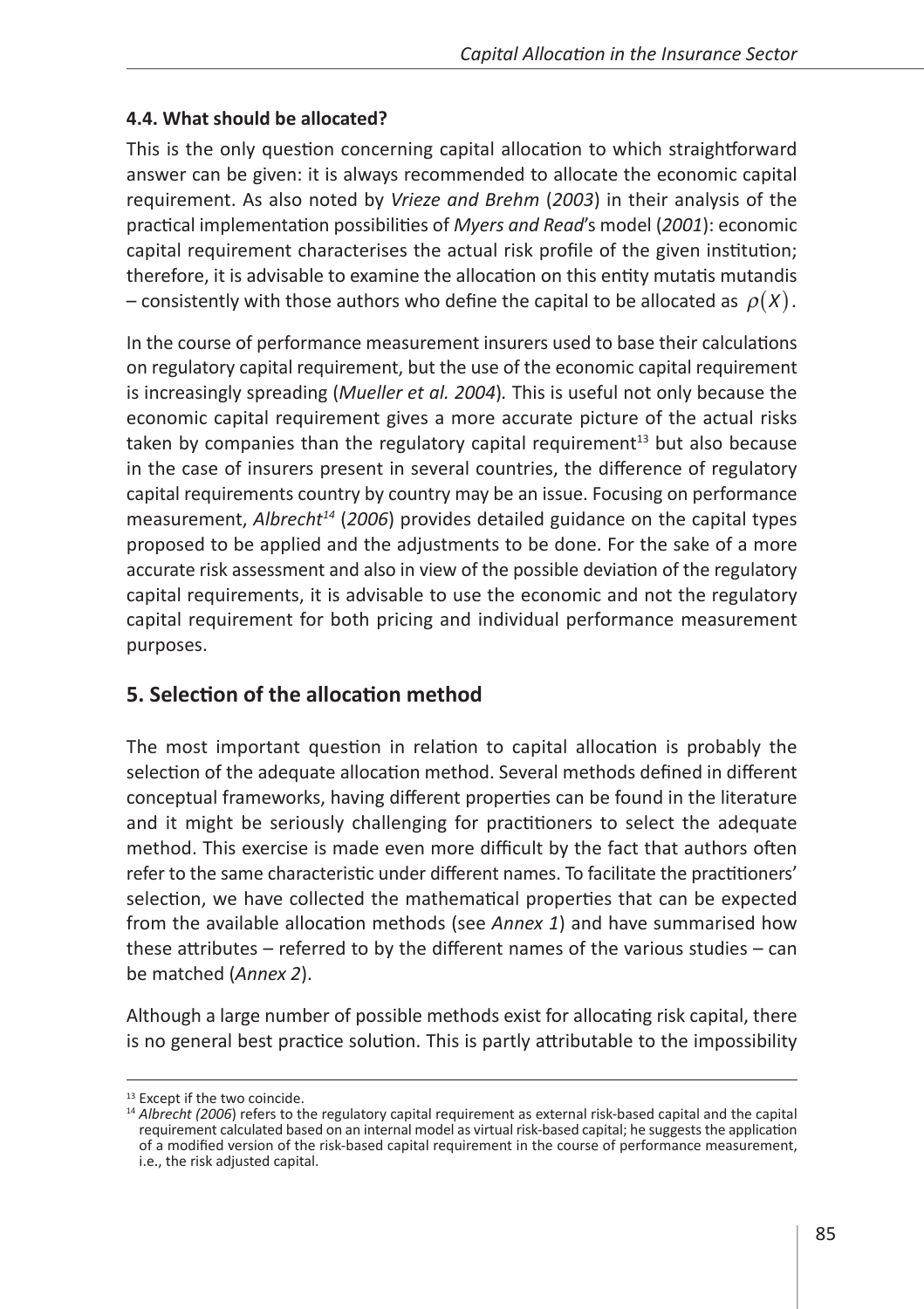of satisfying all the properties listed in Annex 1 at the same time. *Csóka and Pintér*  (*2016*) prove that if coherent risk measures are applied, it is impossible to allocate capital in a way that it is strongly monotonous<sup>15</sup>, core compatible and satisfies equal treatment property, i.e., we must give up at least one of these three naturally occurring requirements. The same theorem also means that there is no method that fulfils the properties full domain, incentive compatibility and core compatibility (see *Balog et al. 2017*). This means that users have to choose from the various required properties and as such, from the different allocation methods based on the specific capital allocation situation. However, it also should be taken into account that the decision is a fairly complicated process in practice, as numerous players having different motivation can take part in it. For example, if we want to allocate the insurer's capital to lines of business, then the heads of the various business lines, the head of risk management and the company's management will have different motivations.

In order to facilitate the method selection, below we first group the applicable methods, then we suggest methods (method types) for the different applications based on some practically relevant considerations.

## **5.1. Types of applicable methods**

## *Proportionate allocations*

The methods that can be listed in this group distribute total risk  $(\varrho(X_{N}))$  among the subunits proportionally:  $\varphi_i(X_N^p) = \alpha \rho(X_i)$  in such a way that  $\sum_{i=1}^N \varphi_i(X_N^p) = \rho(X_N)$ . The big advantage of these methods is that their application is simple, yet their mathematical properties are less favourable. We must mention two methods among proportionate distributions. The *activity-based method* (*Hamlen et al. 1977*) distributes risk in proportion to the risk taken by the various units  $(\rho(X_i))$ , which may seem an obvious solution, but its major shortcoming is that it fails to take into account the diversification effects among the various units (i.e. how much the given unit contributes to the risks of the overall organization). The so-called Beta or *covariance method* (see for example *Dhaene et al. 2012*) also belongs to proportionate distributions: its calculation is relatively simple, but it already takes into account diversification effects. The detailed analysis of both of these methods can be found in the study of *Balog et al.* (*2017*)*.*

## *Incremental allocations*

Incremental allocations, in line with their appellation, distribute risk among the various subunits account taken of the incremental risk caused by them. We can distinguish two types within these methods: "last-in" type methods (*Venter 2009*), which interpret increment on the entire portfolio  $(\rho(X_N) - \rho(X_{N\backslash \{i\}}))$ , and the Shapley method which uses the average contribution of the given unit as reference.

<sup>15</sup> The explanation of the various properties is included in *Annex 1.*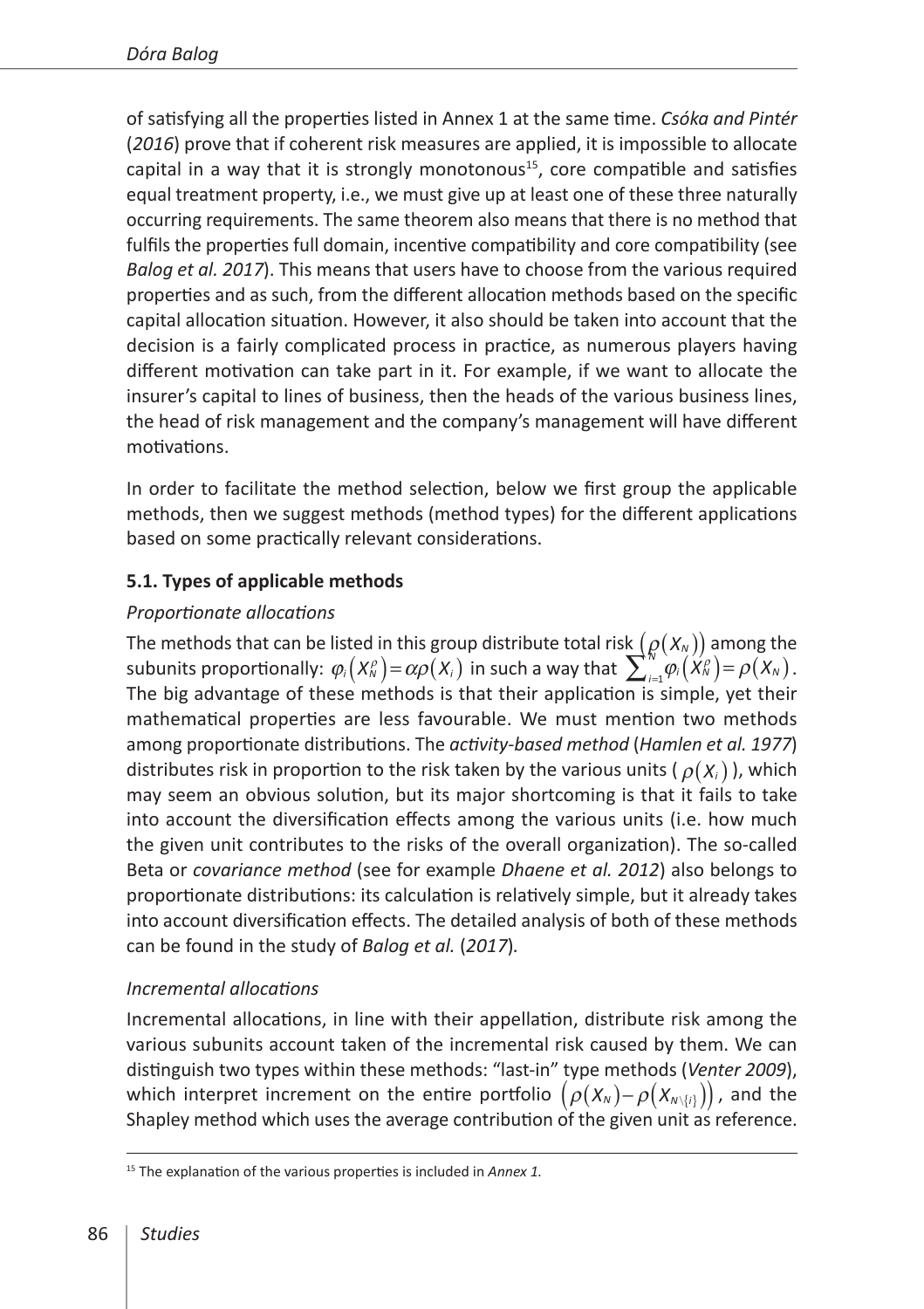The "last-in" methods distribute risk based on the incremental risk of a given unit calculated on the entire portfolio  $(\rho(X_N) - \rho(X_{N\setminus\{i\}}))$ . The *incremental method* (*Jorion 2007*), the *cost gap method* (*Tijs* – *Driessen 1986*)*,* and *the method proposed by Merton and Perold* (*1993*) belong to this allocation type.

The *Shapley method* (*Shapley, 1953*) widely known from game theory offers a more sophisticated approach, also distributing risk based on the incremental risk caused by the given unit, evaluating it not only based on the portfolio of the entire insurer without the given unit  $(N\{i\})$  but also in comparison with every possible  $S \subseteq N \setminus \{i\}$  subset, taking the average of these. No wonder the Shapley method is so widespread: it has numerous favourable mathematical properties (see for instance *Csóka and Pintér 2016*).

## *Marginal risk contribution*

The marginal risk contribution type methods include the often discussed Euler method (see for instance *Tasche 2008*), which allocates risk with the partial derivation of the risk measure, as well as the allocation based on directional derivatives (see *Balog et al. 2017*). If defined, the Euler method can be an optimal solution for pricing; and according to *Tasche* (*2008*) it may be an ideal choice for performance measurement as well since it is reconcilable with RORAC calculation. The also popular Myers–Read method (*Myers and Read 2001*) can also be grouped year, which, similarly to the Merton–Perold method, distributes the insurer's equity to the various lines of business account taken of the value of the bankruptcy option, applying the Euler method.

## **5.2. Selection of the most suitable allocation method**

As we mentioned, there is no general best practice of capital allocation, method selection always should depend on the actual situation. To select the applied method, *Albrecht* (*2006*) formulates some practically relevant criteria as opposed to the exact requirements presented in *Annex 1* (although he also considers full allocation as a basic condition). According to the study, it is important Is the allocation's consistency with the enterprise risk measurement; the properties of the risk measure used by the company; how dependency structure of the losses of various segments are taken into account; how the given method can be implemented in practice; and that the selected allocation method has the properties corresponding to the purpose of application. *Ruhm and Wolf* (*2015*) also add as a key factor that the applied allocation method should be acceptable for every stakeholder of the organization; that it should be stable in time and should not be allocate negative capital to any of the subunits.

For the purposes of practical application, we focused on individual rationality from among the mathematical properties listed in *Annex 1*, which expresses the requirement that the capital allocated to each unit should not exceed the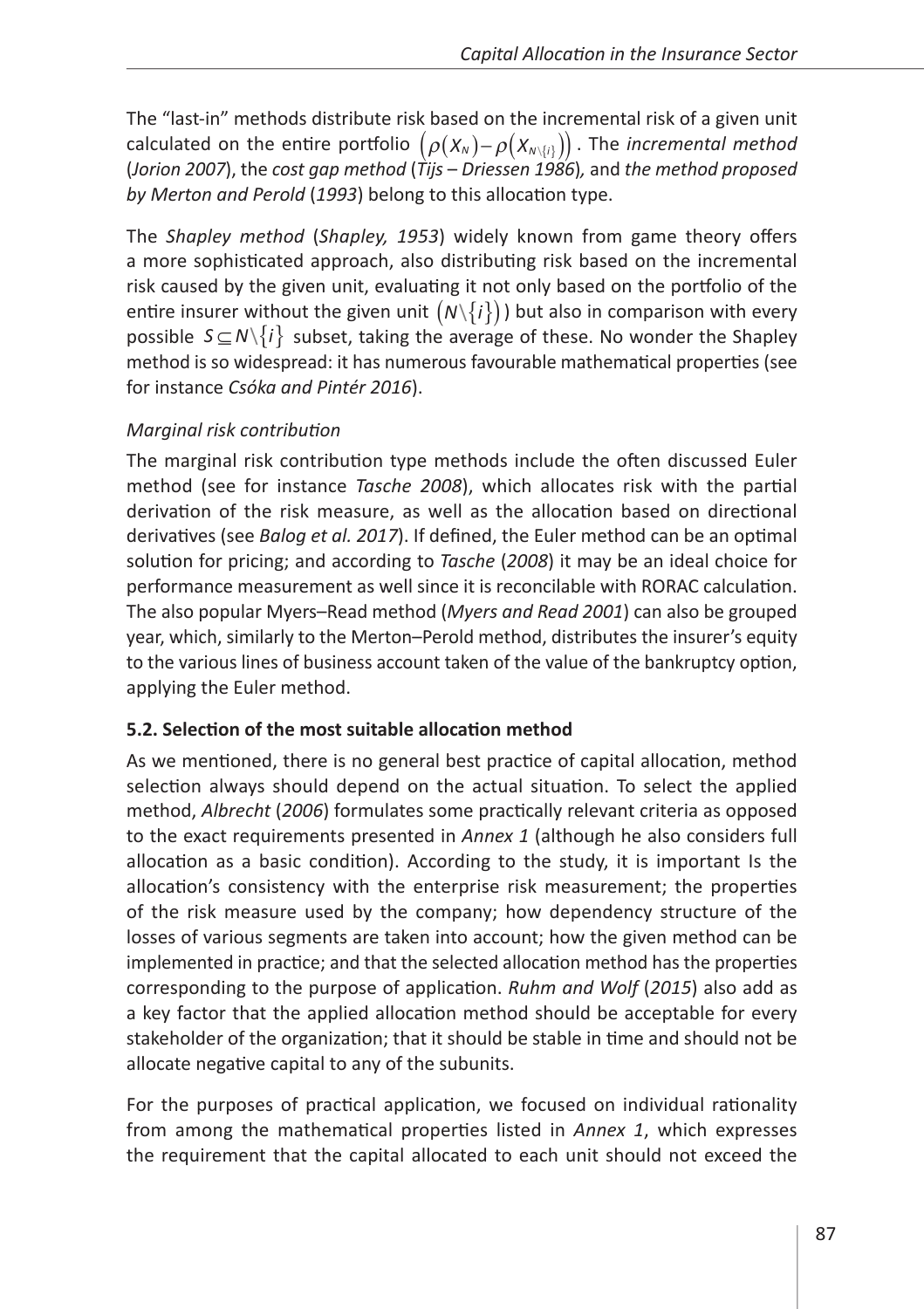individual risks of the given unit. Although "individual risk" is not necessarily a relevant basis for comparison in respect of a line of business or product portfolio, as individual business lines typically could not operate as independent units, this requirement is still a key fairness criterion and thus greatly aids the acceptance of the method by the concerned decision-makers. In addition, the transparency and the relative simplicity of the allocation mechanism are also key criteria in practice. The experiment conducted by *Homburg and Scherpereel* (*2008*) using real economic actors underpinned the primary role of the above criteria in the course of practical application. The authors found that due to the limited rationality of real economic players, the perceived fairness of the distribution is more influenced by transparency, simplicity and the fulfilment of individual rationality by the allocation mechanism than the satisfaction of the most frequently analysed core compatibility. The efficiency of the method is also considered a key aspect, that is, that the method should allocate the entire risk among the various lines of business. Thus, in line with *Kalkbrener* (*2005*)*, Albrecht* (*2006*) and many other authors, our table includes only the methods meeting this criterion, so we are not indicating it specifically among the advantages of each method.

When it comes to the various applications, to support strategic decisions (planned acquisitions, mergers, assessment of starting a new line of business, or decision on the termination of an existing line of business), the incremental methods, especially the "last-in" types are the most suitable, as in such cases we can indeed assume that the entire portfolio is fixed, and we take the decision based on the relationship of the given line of business to such condition. This is also the argumentation used by *Merton and Perold* (*1993:29*) stating that *"the marginal cost of capital must be taken into account for marginal decisions16"*, and also by *Buch et al.* (*2011*) according to whom the selected methodology must also be aligned to the structure and nature of the subunits: in the case of few, heterogeneous subunits (such as decisions on termination of existing or launching of new business lines and the performance measurement of business lines) incremental allocation methods are more suitable. The Shapley method may also be an optimal solution for performance measurement: although its calculation is more complicated, it results in a stable and fair allocation, compared to the "last-in" methods.

For product pricing differential based methods are the most suitable, as subunits are more or less homogeneous and their portfolios contain a large number of contracts. For this reason, we believe that the Euler method is more suitable for pricing, although, according to *Tasche* (*2008*)*,* it is also ideal for performance measurement. *Myers and Read* (*2001*) reached a similar conclusion. They demonstrate that their proposed allocation method is suitable to be used in pricing since the capital allocated does not sensitively react to the adding of new business lines; while for

 $<sup>16</sup>$  In their interpretation, this refers to the exiting from a given business line or launching a new one.</sup>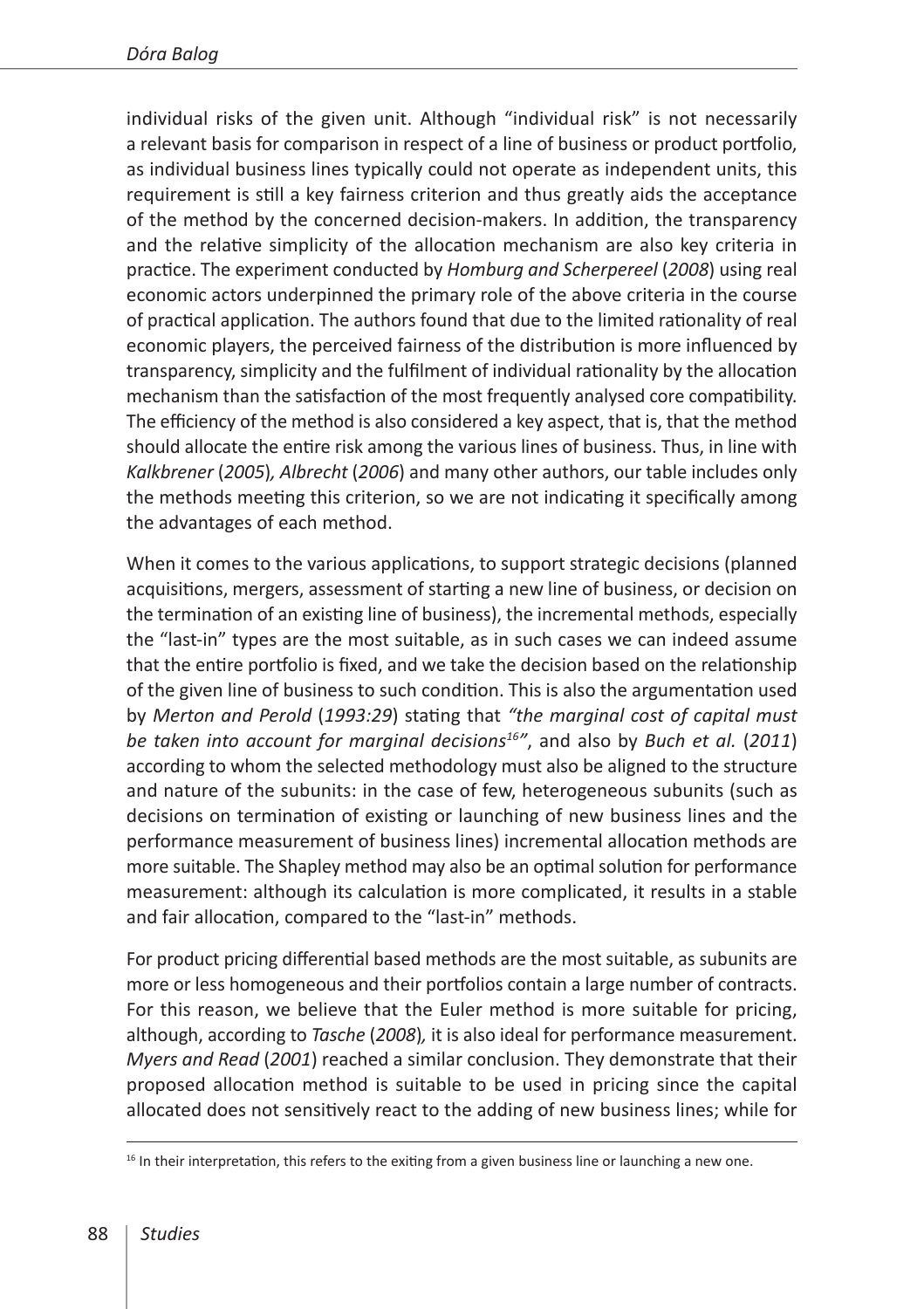the same reasons, it is less suitable for making decisions on new business lines and the termination of existing ones.

If the purpose of capital allocation is only to meet external (regulatory or parent company) requirements, then it may also be justified to use the simplest proportionate methods (of the two, the activity-based method can be implemented the easiest).

The following summary table gives an overview of the methods best suited to the different applications. For each method (method type) we show the advantages and disadvantages most relevant in the course of practical application. The study of *Balog et al.* (*2017*) may also be of additional help for selecting the adequate method where the authors analyse in detail the mathematical properties of each method.

#### **Table 1 Advantages and disadvantages of the methods proposed for the various applications**

| Objective of<br>allocation                          | Recommended<br>method type               | Recommended<br>method                  | <b>Advantages</b>                                                                                     | <b>Disadvantages</b>                                                                                        |
|-----------------------------------------------------|------------------------------------------|----------------------------------------|-------------------------------------------------------------------------------------------------------|-------------------------------------------------------------------------------------------------------------|
| Performance<br>measurement                          | Incremental risk<br>based                | Shapley method                         | $\bullet$ IR<br>$\bullet$ Clear<br>interpretation<br>• Favourable other<br>mathematical<br>properties | • Its calculation is<br>fairly complicated                                                                  |
| Performance<br>measurement &<br>Strategic decisions | Incremental risk<br>based (last entrant) | Incremental<br>method                  | • Simple<br>application<br>• Clear<br>interpretation                                                  | $\bullet$ Non-IR<br>• The increment<br>may be negative<br>resulting in<br>counter intuitive<br>distribution |
|                                                     |                                          | Cost gap                               | $\bullet$ IR<br>• Clear<br>interpretation                                                             | • Its calculation is<br>fairly complicated                                                                  |
| Pricing                                             | Marginal<br>contribution to risk         | Euler method /<br>Myers-Read<br>method | • IR in practice<br>· Its calculation<br>a simple using<br>the RMK<br>algorith $m17$                  | • Unstable result<br>under certain<br>circumstances <sup>18</sup>                                           |
| In case of external<br>expectation                  | Proportionate                            | Activity-based /<br>Beta method        | • Simple<br>application<br>• Clear<br>interpretation                                                  | $\bullet$ Non-IR<br>• The least<br>favourable<br>mathematical<br>properties                                 |

<sup>&</sup>lt;sup>17</sup> RMK: Ruhm-Mango Kreps algorithms, see for instance *Ruhm and Mango* (2003).<br><sup>18</sup> The essence of this method is that the risks allocated to each portfolio are defined based on their realization in the world situations determining the risk of the entire portfolio. (For instance: if maximum loss is applied, how much is the loss of each subunit when the loss of the total portfolio is at its maximum.) If we use few data points when defining the risk of the large coalition, the result may become incidental.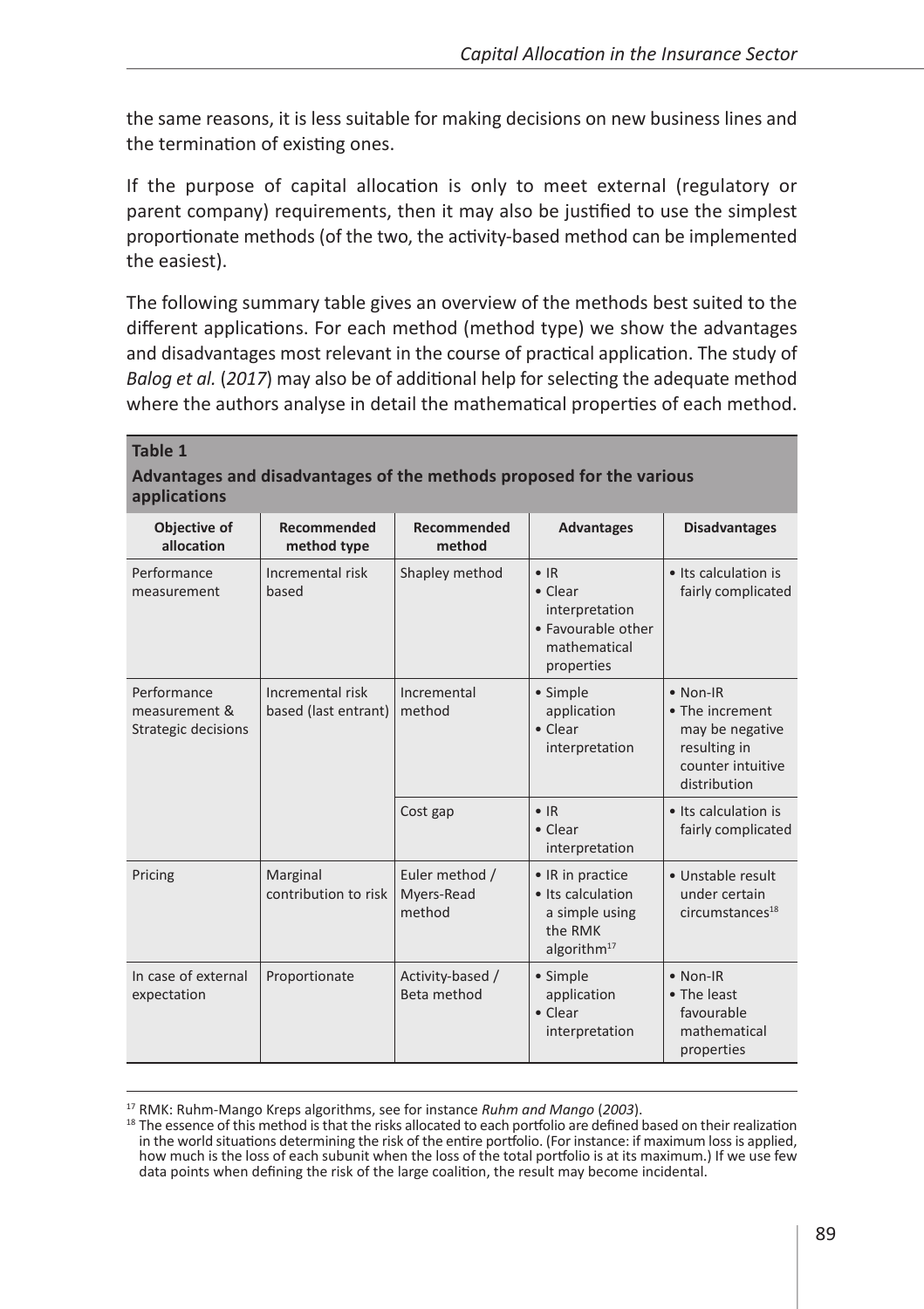# **6. Conclusion**

Although the literature on capital allocation is very rich and a large number of different methods have already been designed, the majority of the studies covering this topic derive methods from desired (or considered to be desirable) mathematical properties and not based on the users' motivation. The purpose of our study is to reduce the gap theory and practice by providing some guidance for the method selection and implementation, furthermore even for the formulation of the capital allocation problem itself.

The first step of capital allocation is to define the type of capital to be allocated. It is important to distinguish regulatory capital requirement, economic capital requirement and available capital. We found that it is always the economic capital requirement that should be allocated as it is the one that actually reflects the risk profile of the company.

Since there is no generally applicable best practice for the capital allocation problem, the selection of the method should always be aligned to the purpose of application. We identified the three main application areas of capital allocation at insurance companies and recommend which method types should be applied in the various cases as well as the advantages and disadvantages of the methods.

Incremental methods are the most suitable for performance measurement and for supporting strategic decisions. These methods distribute total risk among the subunits account taken of the incremental risk caused by them. For the best choice relating to strategic decisions are the "last-in" methods (which consider how the risk of the total portfolio changes when adding/taking away a given unit), while the Shapley method, well known from game theory, results in a more stable allocation with more favourable properties in the course of performance measurement. The third important area of application is pricing, although the experts are arguing whether there is any need for using allocation methods for pricing. If pricing takes place with the help of capital allocation, then the most suitable for this purpose are the marginal risk contribution methods: the Euler method and a special version of it, the Myers–Read method. To meet an external requirement, when the insurer does not actually use the allocation results, it is best to apply the simple proportionate distributions.

To further facilitate the method selection, we collected the possible properties of capital allocation methods mentioned in the literature (*Annex 1*) and in a summary table we also listed the different names used by the different authors to refer to these properties (*Annex 2*).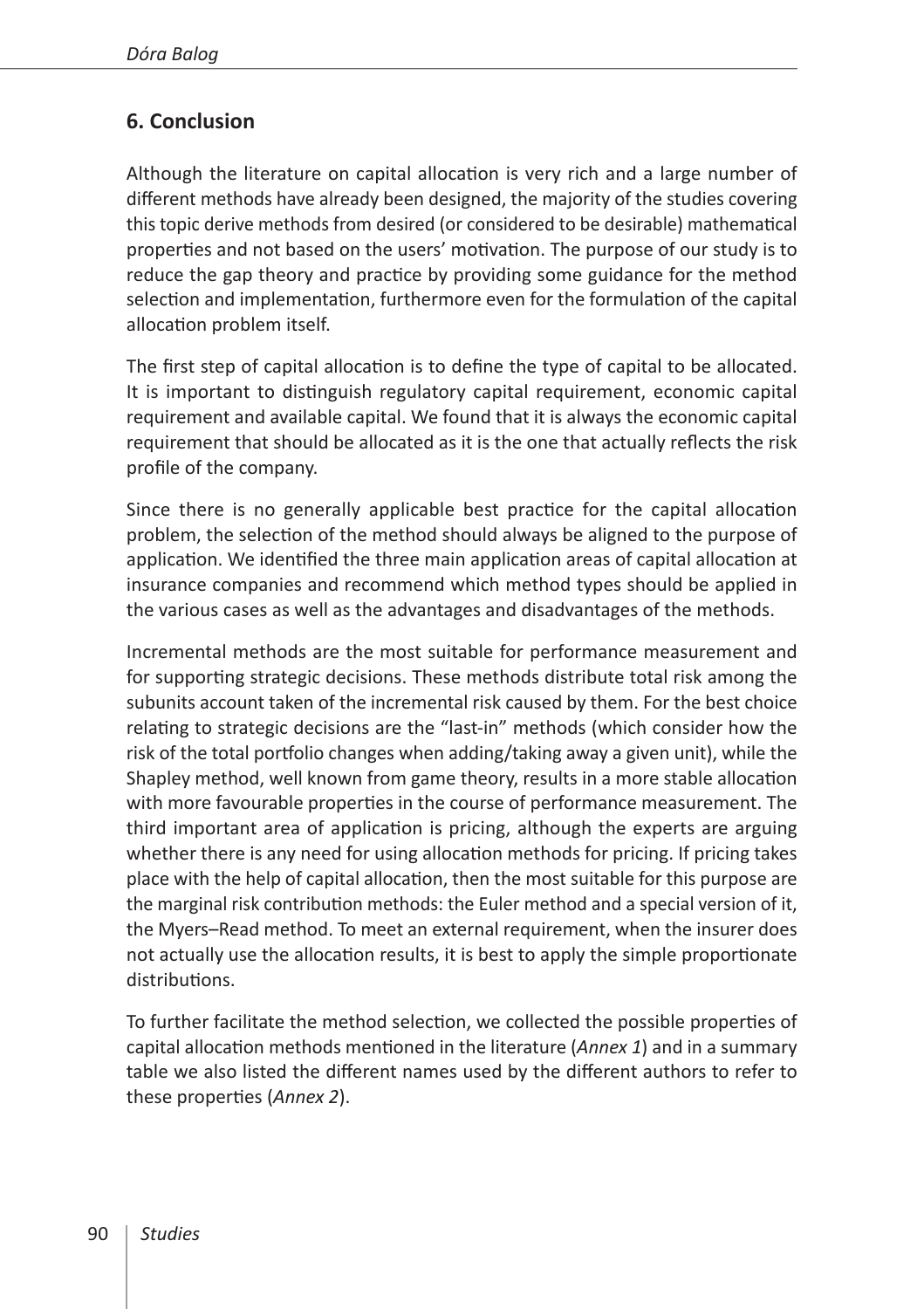#### **References**

- Albrecht, P. (2006): *Risk based capital allocation*. In: Encyclopaedia of Actuarial Science. Wiley, Chichester.
- De Angelis, P. Granito, I. (2015): *Capital allocation and risk appetite under Solvency II framework*. Occasional Papers.<https://arxiv.org/abs/1511.02934>*.*
- Assa, H. Morales, M. Firouzi, H.O. (2016): *On the Capital Allocation Problem for a New Coherent Risk Measure* in Collective Risk Theory. Risks 4(3): 30. [https://doi.org/10.3390/](https://doi.org/10.3390/risks4030030) [risks4030030.](https://doi.org/10.3390/risks4030030)
- Balog, D. Csóka, P. Pintér, M. (2010): *Tőkeallokáció nem likvid porfoliók esetén*. (Capital allocation in case of non-liquid profiles) Hitelintézeti Szemle (Financial and Economic Review) 49: 1–9.
- Balog, D. Bátyi, T. Csóka, P. Pintér, M. (2011): *Tőkeallokációs módszerek és tulajdonságaik a gyakorlatban*. (Capital allocation methods and their properties in practice) Közgazdasági Szemle, 58(7-8): 619–632.
- Balog, D. Bátyi, T. Csóka, P. Pintér, M. (2017): *Properties and comparison of risk capital allocation methods*. European Journal of Operational Research 259(2): 614–625. [https://](https://doi.org/10.1016/j.ejor.2016.10.052) [doi.org/10.1016/j.ejor.2016.10.052](https://doi.org/10.1016/j.ejor.2016.10.052).
- Bingham, R. (2014): *Using the Risk Coverage Ratio to Integrate Risk and Return*. Contingencies 26(6): 54–59.
- Bongiovanni, C. Pancaldi, L. Stegernann, U. Taglioni, G. (2016): *Transforming enterprise risk management for value in the insurance industry*. McKinsey & Company Report. [http://](http://www.mckinsey.com/business-functions/risk/our-insights/transforming-enterprise-risk-management-for-value-in-the-insurance-industry) [www.mckinsey.com/business-functions/risk/our-insights/transforming-enterprise-risk](http://www.mckinsey.com/business-functions/risk/our-insights/transforming-enterprise-risk-management-for-value-in-the-insurance-industry)[management-for-value-in-the-insurance-industry](http://www.mckinsey.com/business-functions/risk/our-insights/transforming-enterprise-risk-management-for-value-in-the-insurance-industry)*.*
- Buch, A. Dorfleitner, G. (2008): *Coherent Risk Measures, Coherent Capital Allocation and the Gradient Allocation Principle*. Insurance: Mathematics and Economics 42(1): 235–242. <https://doi.org/10.1016/j.insmatheco.2007.02.006>.
- Buch, A. Dorfleitner, G. Wimmer, M. (2011): *Risk capital allocation for RORAC optimization*. Journal of Banking and Finance 35: 3001–3009. [https://doi.org/10.1016/j.](https://doi.org/10.1016/j.jbankfin.2011.04.001) [jbankfin.2011.04.001](https://doi.org/10.1016/j.jbankfin.2011.04.001).
- Butsic, R.P. (1994): *Solvency Measurement for Property-Liability Risk-Based Capital Applications*. Journal of Risk and Insurance, 61: 656–690. [https://doi.org/10.2307/253643.](https://doi.org/10.2307/253643)
- Csóka, P. (2003): *Koherens kockázatmérés és tőkeallokáció. (Coherent risk measurement and capital allocation)* Közgazdasági Szemle, 50(10): 855-880.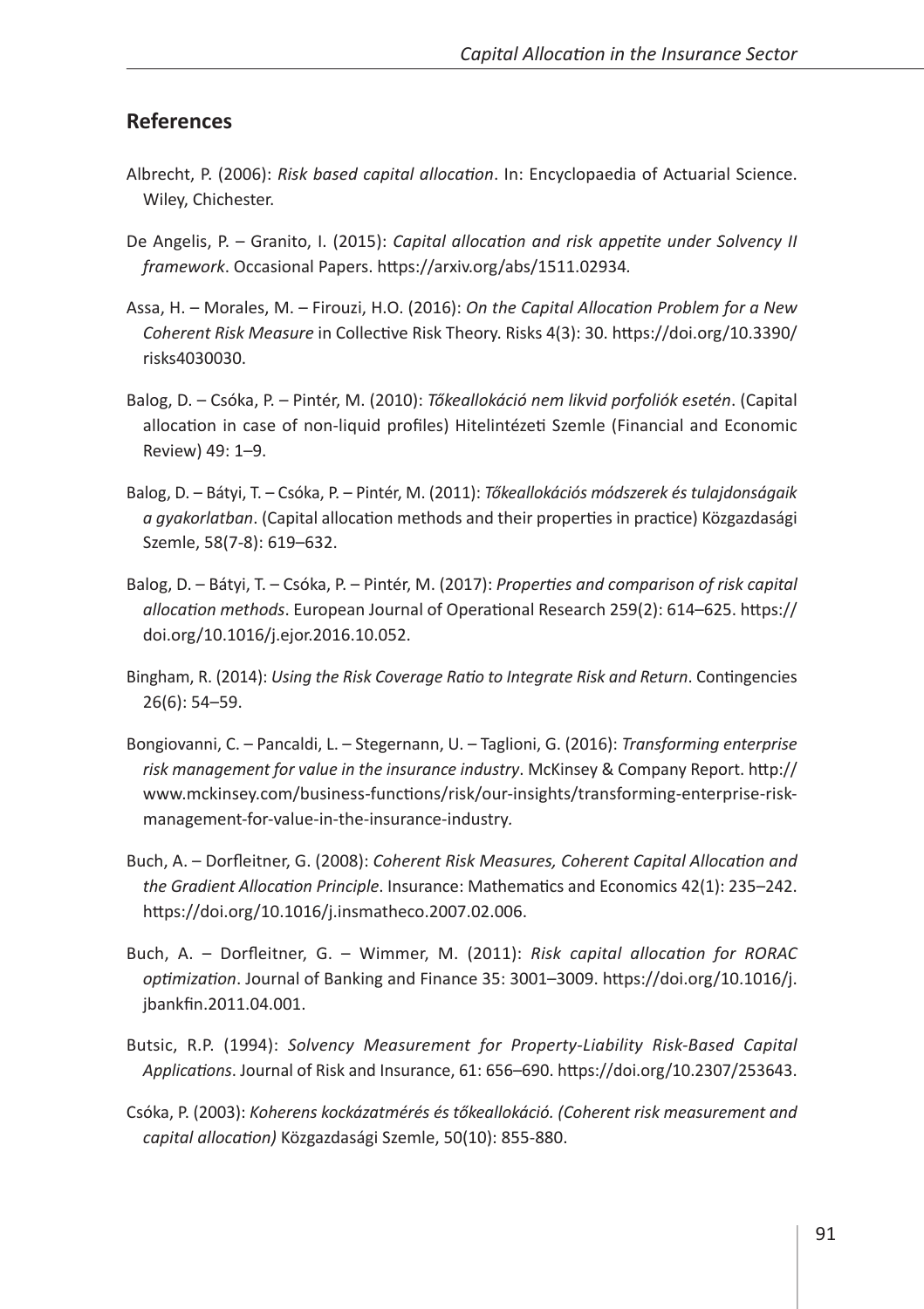- Csóka, P. Herings, P.JJ. Kóczy, Á. L. (2009): *Stable allocations of risk*. Games and Economic Behaviour 67(1): 266–276. <https://doi.org/10.1016/j.geb.2008.11.001>.
- Csóka, P. Herings, P.JJ. (2014): *Risk Allocation under Liquidity Constraints*. Journal of Banking and Finance 49: 1–9. [https://doi.org/10.1016/j.jbankfin.2014.08.017.](https://doi.org/10.1016/j.jbankfin.2014.08.017)
- Csóka, P. Pintér, M. (2016): *On the Impossibility of Fair Risk Allocation*. The B.E. Journal of Theoretical Economics 16(1):143–158.
- Cummins, J.D. (2000): *Allocation of Capital in the Insurance Industry*. Risk Management and Insurance Review 3: 7–28. [https://doi.org/10.1111/j.1540-6296.2000.tb00013.x.](https://doi.org/10.1111/j.1540-6296.2000.tb00013.x)
- Denault, M. (2001): *Coherent Allocation of Risk Capital*. Journal of Risk 4(1): 1–34. [https://](https://doi.org/10.21314/JOR.2001.053) [doi.org/10.21314/JOR.2001.053.](https://doi.org/10.21314/JOR.2001.053)
- Dhaene, J. Tsanakas, A. Valdez, E.A. Vanduffel, A. (2012): *Optimal Capital Allocation Principles*. Journal of Risk and Insurance 79(1): 1–28. [https://doi.org/10.1111/j.1539-](https://doi.org/10.1111/j.1539-6975.2011.01408.x) [6975.2011.01408.x.](https://doi.org/10.1111/j.1539-6975.2011.01408.x)
- European Commission (2009): *Directive 2009/138/EC of the European parliament and of the council of 25 November 2009 on the taking-up and pursuit of the business of insurance and reinsurance* (*Solvency II*). Official Journal of the European Union, p. L335.
- Farr, I. Mueller, H. Scanlon, M. Stronkhorst, S. (2008): *Economic Capital for Life Insurance Companies*. Society of Actuaries Report. [https://www.soa.org/files/pdf/research-ec-report.](https://www.soa.org/files/pdf/research-ec-report.pdf) [pdf](https://www.soa.org/files/pdf/research-ec-report.pdf)*.*
- Hamlen, S.S. Hamlen, W.A. Tschirhart, J.T. (1977): *The Use of Core Theory in Evaluating Joint Cost Allocation Games*. The Accounting Review 52: 616-627.
- Homburg, C. Scherpereel, P. (2008): *How Should the Cost of Joint Risk Capital be Allocated for Performance Measurement?* European Journal of Operational Research 187(1): 208– 217. [https://doi.org/10.1016/j.ejor.2007.03.020.](https://doi.org/10.1016/j.ejor.2007.03.020)
- Hougaard, J.L. Smilgins, A. (2016): *Risk Capital Allocation with Autonomous Subunits: The Lorenz Set*. Insurance: Mathematics and Economics 67: 151–157. [https://doi.](https://doi.org/10.1016/j.insmatheco.2015.12.002) [org/10.1016/j.insmatheco.2015.12.002](https://doi.org/10.1016/j.insmatheco.2015.12.002).
- Jorion, P. (2007): *Value at Risk: The New Benchmark for Managing Financial Risk*. McGraw – Hill.
- Kalkbrener, M. (2005): *An Axiomatic Approach to Capital Allocation*. Mathematical Finance 15(3): 425–437. <https://doi.org/10.1111/j.1467-9965.2005.00227.x>.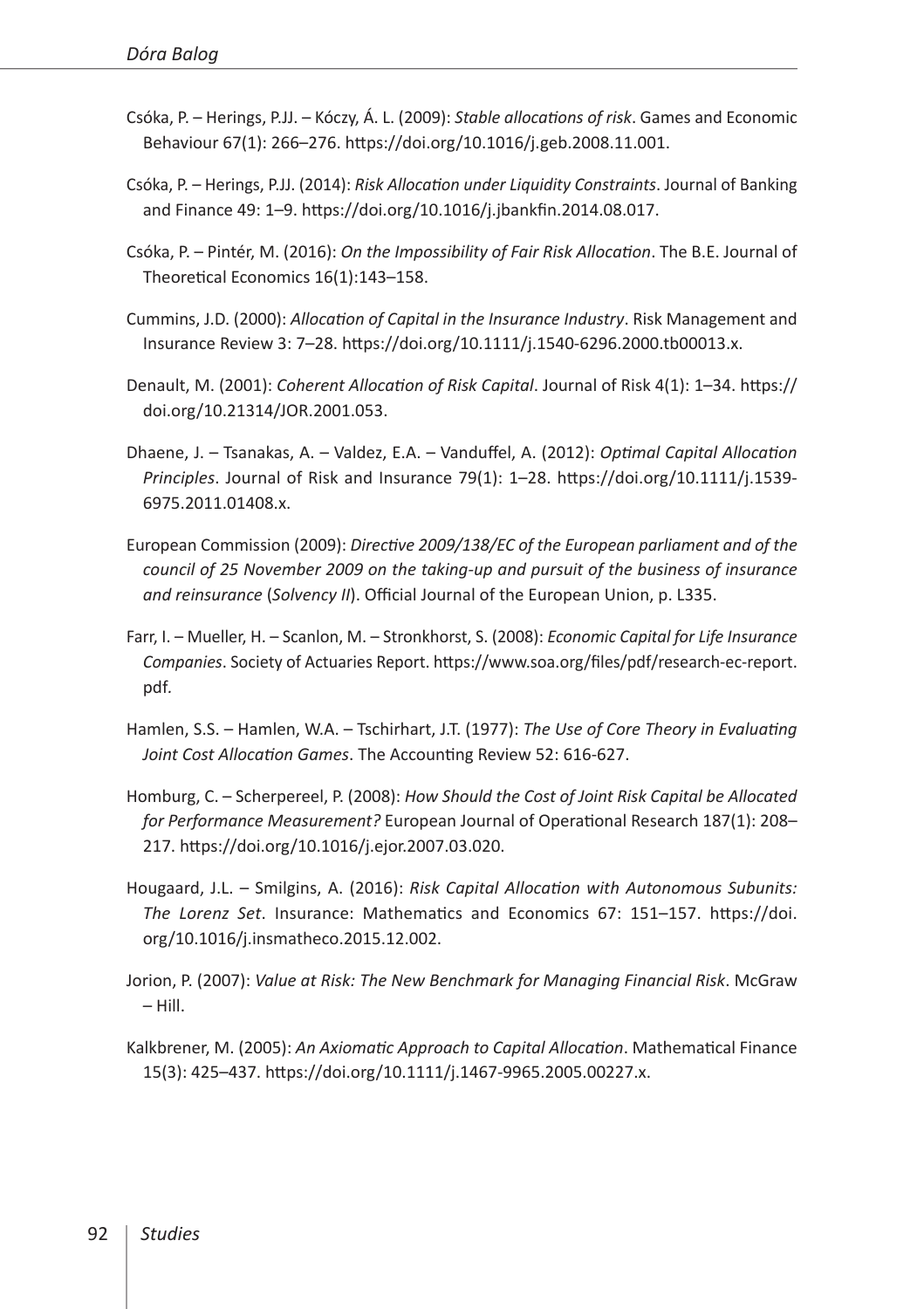- Kim, J.H.T. Hardy, M.R. (2007): *A Capital Allocation Based on a Solvency Exchange Option*. Working Paper. [http://citeseerx.ist.psu.edu/viewdoc/](http://citeseerx.ist.psu.edu/viewdoc/download?doi=10.1.1.412.2088&rep=rep1&type=pdf) [download?doi=10.1.1.412.2088&rep=rep1&type=pdf](http://citeseerx.ist.psu.edu/viewdoc/download?doi=10.1.1.412.2088&rep=rep1&type=pdf)*.*
- Maume-Deschamps, V. Rulliere, D. Said, K. (2016): *On a capital allocation by minimization of some risk indicators*. European Actuarial Journal 6(1): 177–196. [https://doi.org/10.1007/](https://doi.org/10.1007/s13385-016-0123-1) [s13385-016-0123-1.](https://doi.org/10.1007/s13385-016-0123-1)
- McKinsey&Company (2014) From Compliance to Value Creation: The Journey to Effective Enterprise Risk Management for Insurers. McKinsey Report. [http://www.mckinsey.](http://www.mckinsey.com/~/media/mckinsey/business%20functions/risk/our%20insights/transforming%20enterprise%20risk%20management%20for%20value%20in%20the%20insurance%20industry/from-compliance-to-value-creation.ashx) [com/~/media/mckinsey/business%20functions/risk/our%20insights/transforming%20](http://www.mckinsey.com/~/media/mckinsey/business%20functions/risk/our%20insights/transforming%20enterprise%20risk%20management%20for%20value%20in%20the%20insurance%20industry/from-compliance-to-value-creation.ashx) [enterprise%20risk%20management%20for%20value%20in%20the%20insurance%20](http://www.mckinsey.com/~/media/mckinsey/business%20functions/risk/our%20insights/transforming%20enterprise%20risk%20management%20for%20value%20in%20the%20insurance%20industry/from-compliance-to-value-creation.ashx) [industry/from-compliance-to-value-creation.ashx](http://www.mckinsey.com/~/media/mckinsey/business%20functions/risk/our%20insights/transforming%20enterprise%20risk%20management%20for%20value%20in%20the%20insurance%20industry/from-compliance-to-value-creation.ashx)*.*
- Merton, R.C. Perold, A.F. (1993): *Theory of Risk Capital in Financial Firms*. Journal of Applied Corporate Finance 6: 16–32. <https://doi.org/10.1111/j.1745-6622.1993.tb00231.x>.
- Mueller, H. (2004): *Specialty Guide on Economic Capital. Society of Actuaries Report*. [https://](https://www.actuaries.org.uk/documents/specialty-guide-economic-capital) [www.actuaries.org.uk/documents/specialty-guide-economic-capital](https://www.actuaries.org.uk/documents/specialty-guide-economic-capital)*.*
- Myers, S.C. Read, J.A. (2001): *Capital Allocation for Insurance Companies*. Journal of Risk and Insurance 68: 545–580. [https://doi.org/10.2307/2691539.](https://doi.org/10.2307/2691539)
- Ruhm, D. Mango, D. (2003): *A Risk Charge Calculation Based on Conditional Probability*. 2003 Bowles Symposium, Georgia State University. [https://www.casact.com/education/](https://www.casact.com/education/specsem/sp2003/papers/ruhm-mango.doc) [specsem/sp2003/papers/ruhm-mango.doc](https://www.casact.com/education/specsem/sp2003/papers/ruhm-mango.doc)*.*
- Ruhm, D. Wolf, R. (2015): *RCM-3 and 4: Allocating Capital A Hands-on Case Study*. Lecture on the seminar of Casualty Actuary Society, 11 March 2015 [https://cas.confex.](https://cas.confex.com/cas/rpms15/webprogram/Handout/Paper4123/Wolf_ RPM2015 Seminar Session _wolf_ruhm.pdf) [com/cas/rpms15/webprogram/Handout/Paper4123/Wolf\\_%20RPM2015%20Seminar%20](https://cas.confex.com/cas/rpms15/webprogram/Handout/Paper4123/Wolf_ RPM2015 Seminar Session _wolf_ruhm.pdf) [Session%20\\_wolf\\_ruhm.pdf](https://cas.confex.com/cas/rpms15/webprogram/Handout/Paper4123/Wolf_ RPM2015 Seminar Session _wolf_ruhm.pdf)*.*
- Sandström, A. (2011): *Handbook of Solvency for Actuaries and Risk Managers: Theory and Practice*. CRC Finance series. Chapman & Hall/CRC, 2011.
- Shapley, L.S. (1953): *A value for n-person games*. In: Kuhn HW, Tucker AW (eds) Contributions to the Theory of Games II, Annals of Mathematics Studies, vol 28, Princeton University Press, Princeton, pp. 307–317. <https://doi.org/10.1515/9781400881970-018>.
- Sherris, M. (2006): *Solvency, Capital Allocation, and Fair Rate of Return in Insurance*. The Journal of Risk and Insurance 73(1): 71–96. [https://doi.org/10.1111/j.1365-](https://doi.org/10.1111/j.1365-2966.2006.00166.x) [2966.2006.00166.x.](https://doi.org/10.1111/j.1365-2966.2006.00166.x)
- Tasche, D. (2008): *Capital Allocation to Business Units and Sub-Portfolios: the Euler Principle*. Occasional Paper. [http://arxiv.org/PS\\_cache/arxiv/pdf/0708/0708.2542v3.pdf](http://arxiv.org/PS_cache/arxiv/pdf/0708/0708.2542v3.pdf)*.*